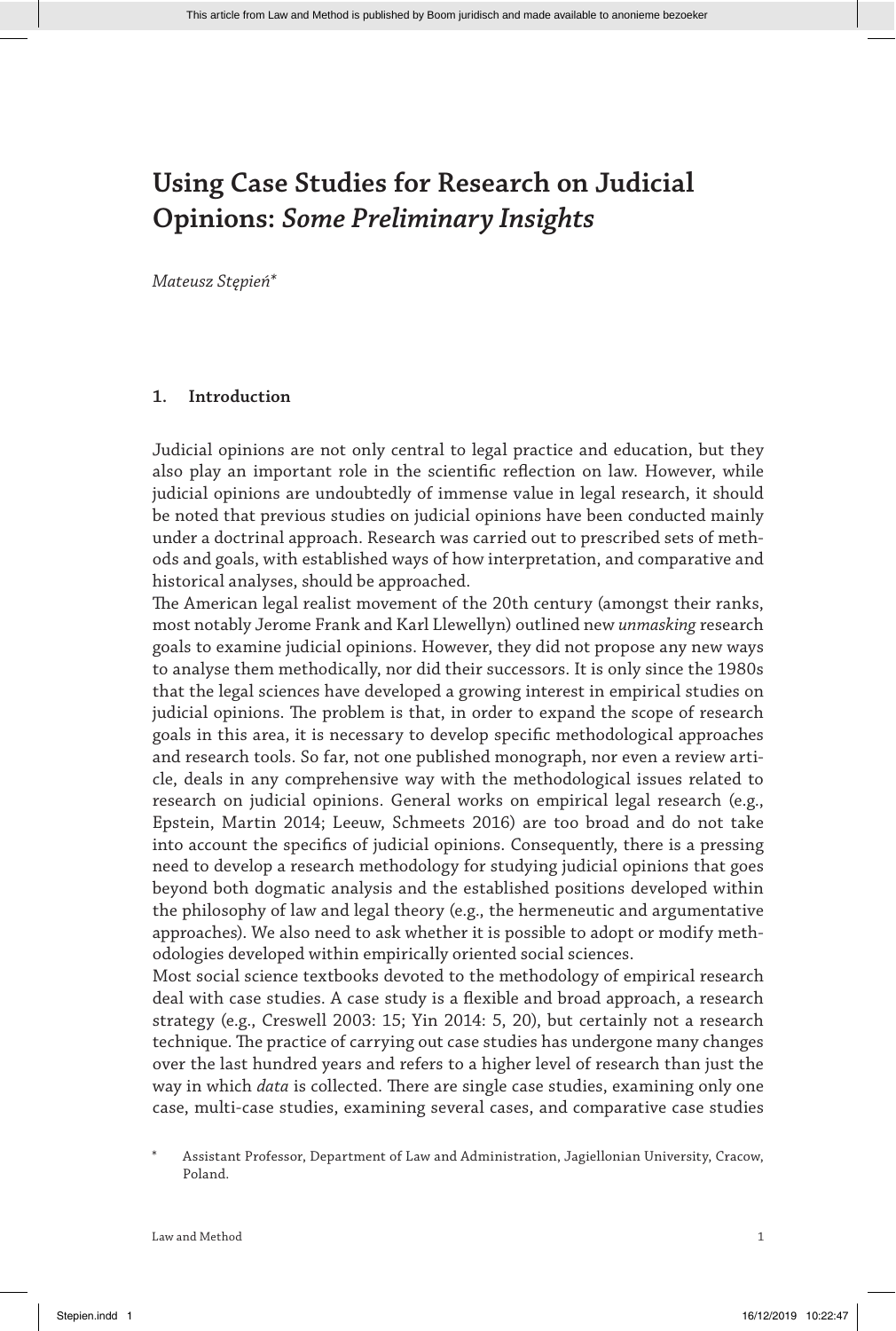(e.g., Bartlett, Vavrus 2017), which are a kind of multi-case study whereby each of the examined cases exhibit certain different features that can serve as a basis for comparison. The following considerations will be primarily focused on a single case study, as a starting point.

Although no methodological standpoint is neutral, case studies are often treated as being in clear opposition to a strongly positivist vision of practicing social science. In this vein, case studies, by focusing on small areas and looking at particulars in detail, can provide a way of challenging a view of the social world based on aggregated data. However, as we shall see, the use of case studies in research is far more complex that it seems, and different types of case studies match the non-positivist vision to varying degrees. One of the biggest attractions of using case study research is that, by its very nature, it requires combining a number of different research techniques (an approach commonly recommended in social science research). Conversely, it should also be remembered that case studies are commonly criticised for being unscientific, lacking precision, relying too much on researchers' subjectivity and not having a sufficiently restrictive research framework (see the summary of those critical voices in: Gerring 2007: 6-7 and Flyvbjerg 2006; Argyrou 2017: 103-104). While examining the validity of these criticisms is not the subject of this text, it is important to note that choosing case study research, with its emphasis on knowing more about a smaller area, always involves a trade-off. However, despite this, case studies have become an established practice for research and reflection on methodology within the social sciences.

Within the scope of this inquiry, the key question is whether case study research is appropriate for judicial opinions. The fact that case study research can be carried out in a variety of ways, taking into account the specifics of individual research disciplines, is encouraging. Additionally, the overall preference for qualitative techniques within case study research has barely been explored for empirical studies on judicial opinions. So far, none of the case study research frameworks developed within the social sciences have been applied directly to judicial opinions, although they have been used for some empirical legal research studies (e.g., Leeuw, Schmeets 2016: 112-114; Webley 2016; Mushkat 2017; Argyrou 2017; Miller 2018). Moreover, a review of the legal science literature shows that there are some studies on judicial opinions where the authors have directly referred to their research as case studies. Whether or to what extent those studies correspond exactly to what is defined as a case study within the social sciences will be questioned later in this article. The point here is that this provides positive evidence that case study research for judicial opinions is worth pursuing in more depth. In legal studies, there is also a so-called case method, which serves as a didactic tool (e.g., Yin 2014: 5; Dhar, Dhar 2018). Here, the analysis of specific cases or an individual judicial opinion is carried out for the purpose of teaching law. Although this is different from using case studies as a research methodology, it shares the rationale that a broad, contextual analysis of a given legal case (e.g., case, court opinion) has its distinct advantages. Going further, there are clear similarities between case studies and certain features of the way lawyers analyse and study cases.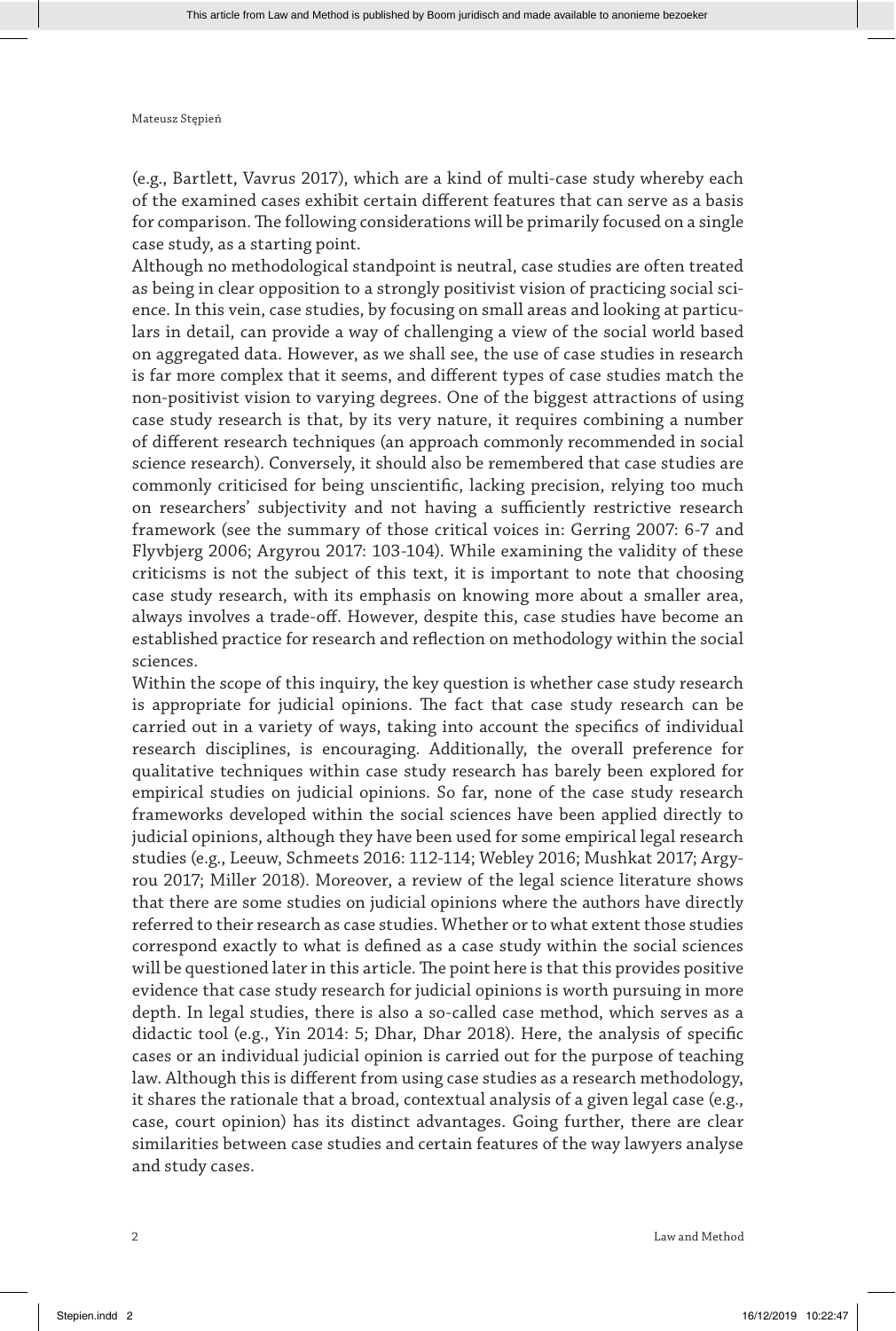Based on the aforementioned findings, case study research would appear to have potential for use with judicial opinions. If this is the case, how and to what extent can case study methodology developed within the social sciences be fruitfully used to examine judicial opinions? By *fruitful*, I mean that it meets the requirements of a case study and that it brings new knowledge about judicial opinions. In order to examine the issues related to the use of case study research on judicial opinions, we must take into account the specifics of both using case studies as a research strategy and judicial opinions as a specific area of research. This article will also consider some previous legal studies on judicial opinions where authors referred to their research directly as case studies. This will raise a question as to what extent these attempts meet the criteria for case studies developed within the social sciences. The presented analyses suggest that plenty of research on judicial opinions conducted in legal academy are only selectively in line with the full-grown case study methodology of the social sciences. Finally, the article is also aimed at encouraging legal researchers to critically and reflectively search for inspiration within the methodologies of the empirical social sciences.

## **2. Basic Types of Case Study**

Characterising case studies is not an easy task. As a starting point, we shall examine the key features of three types of case studies developed within the social sciences (see, e.g., Bartlett, Vavrus 2017: 28-37).

**Intensive case studies** focus on a small research area (small-N). They are based on a belief that accurate knowledge of a small area is more valuable than *flat* knowledge about the whole. Recalling classic examples, the research object could be, for example, one city, one teenage criminal, two street gangs, or five families. In intensive case studies, selected cases are subjected to an in-depth and comprehensive analysis on the basis of a wide variety of sources. Such studies are carried out *in situ*, in a natural environment, taking into account the local colour. Broad and flexible questions are formulated that often regard the macro-social level (e.g., 'How does the economic crisis affect families?'). Intensive case studies can be placed within the *soft* positivist paradigm of practicing science: Case findings can usually, to some extent, be generalised to a wider population; the research is relatively highly structured and may include research questions aimed at the development of theory and it may incorporate quantitative as well as qualitative techniques. From the other end of the spectrum, intensive case studies, focusing on a small research area, allow an openness to new hypotheses and questions, as well as appreciating the perspectives of different social actors.

**Interpretive case studies** stand in stark opposition to the operationalism, positivism and hegemony of quantitative research techniques. They also express fundamental doubts about fitting what is happening *here and now* within a schema of abstract categories and generalities (universalistic theories). Interpretive case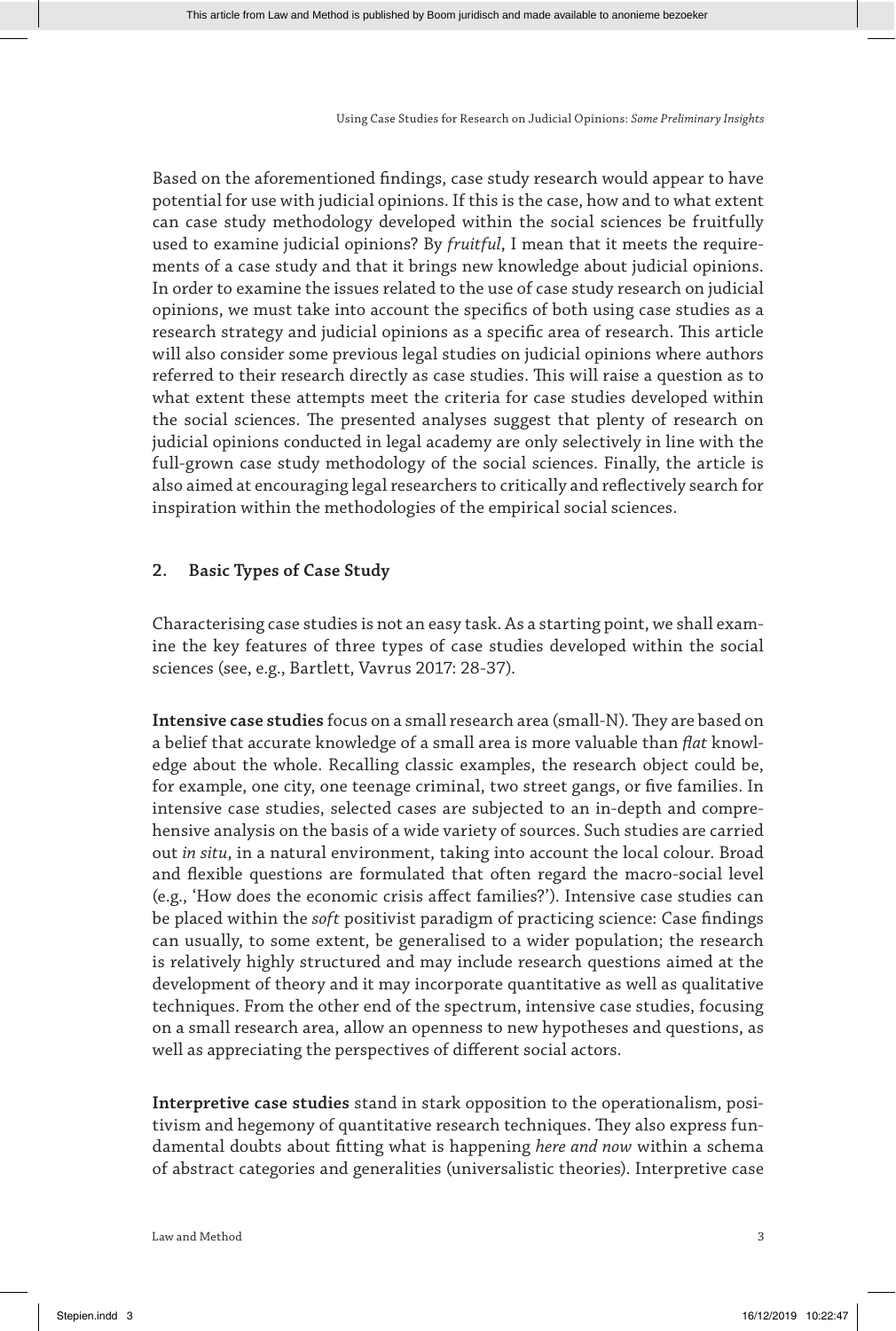studies strongly emphasise the idiosyncratic nature of each case and its context ('[the] case itself is of interest'; Stake 1994: 237). This type of a case often relies heavily on qualitative techniques designed for capturing the complexity of the object under study. Diversity within the case is key. The narrow focus within a small research area is aimed at grasping the unique characteristics and conditions of a given phenomenon, not at serving generalisations.

**Exploratory case studies** are often used to try out an approach, concept, theory or research tool on a given area. The objectives may be *methodological* (checking and improving research tools), *theoretical* (testing or developing a theory or concept in relation to a narrow area) or *cognitive* (learning about a given case through the use of a specific tool). Theoretical and methodological objectives can both be described as *technical*. In this sense, exploratory case studies are *focused*, dealing only with those aspects of the case examined through the chosen testing tool. This highly structured type of research, devoid of any connections with the anti-positivist, interpretive tradition, rarely utilises qualitative techniques. Narrowing the focus of research allows the researcher to apply non-simplistic theoretical or methodological tools within a narrow case. Within these confines, researchers are still required to explore the complexity of the case and show its context from different analytical perspectives, as well as critically reflect on the use of tools and constructs.

The most important differences between the aforementioned three types of case studies relate to (1) whether the research is generalisation oriented or not, (2) whether the research is theory oriented or not, (3) how the research is justified in relation to its focus on a small area, (4) what is the scale of the structuring of research and (5) what are the depth and range of the research techniques considered. Using a case study perspective in research requires clarifying which of these types has been selected and why.

## **3. The Main Characteristics of Case Study Research**

Not all studies focused on small areas are case studies (Gerring 2007: 6); additional conditions must be met. In reconstructing those conditions, it is helpful to recall selected definitions of a case study (see Table 1; emphasis mine). In spite of the differences between these definitions, four interrelated characteristics of case studies can be distinguished, although particular types of case study show certain characteristics to a lesser or greater extent.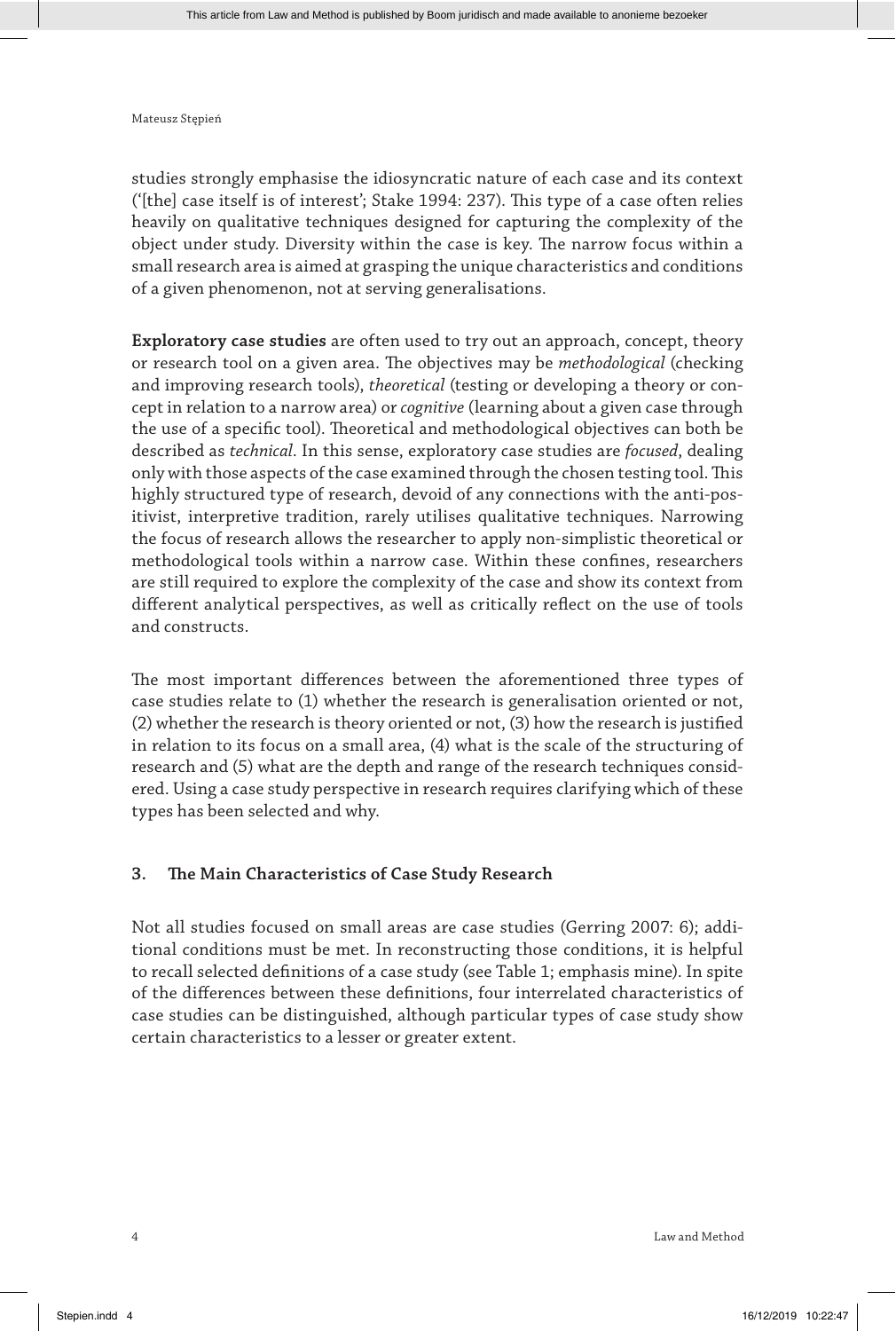## **Table 1. Selected definitions of case studies**

| <b>Author/s</b>                  | <b>Definition</b>                                                                                                                                                                                                                                                                                                                                                                                                                                                                                         |
|----------------------------------|-----------------------------------------------------------------------------------------------------------------------------------------------------------------------------------------------------------------------------------------------------------------------------------------------------------------------------------------------------------------------------------------------------------------------------------------------------------------------------------------------------------|
| Beverland, Lindgreen<br>2010: 57 | A case study is 'an exploration of a "bounded system" [bounded<br>by time and place] or a case (or multiple cases) over time through<br>detailed, in-depth data collection involving multiple sources of<br>information rich in context'.                                                                                                                                                                                                                                                                 |
| Creswell 2013: 97                | A case study as a qualitative approach 'explores a real-life,<br>contemporary bounded system (a case) or multiple bounded systems<br>(cases) over time, through detailed, in-depth data collection involving<br>multiple sources of information and reports a case description and<br>case themes'.                                                                                                                                                                                                       |
| Gerring 2007: 20                 | A case study is an 'intensive study of a single case where the purpose<br>of that study is $-$ at least in part $-$ to shed light in a larger class of<br>cases (a population)'.                                                                                                                                                                                                                                                                                                                          |
| Simons 2009: 21                  | 'A case study is an in-depth exploration from multiple perspectives<br>of the complexity and uniqueness of a particular project, policy,<br>institution, programme or system in a "real-life" context'.                                                                                                                                                                                                                                                                                                   |
| Verschuren 2003: 137             | 'A case study is a research strategy that can be qualified as holistic in<br>nature, following an iterative-parallel way of preceding, looking at<br>only a few strategically selected cases, observed in their natural context<br>in an open-ended way, explicitly avoiding (all variants of) tunnel vision,<br>making use of analytical comparison of cases or sub-cases, and aimed<br>at description and explanation of complex and entangled group<br>attributes, patterns, structures or processes'. |
| Yin 2014: 13                     | 'A case study is an empirical inquiry that investigates a contemporary<br>phenomenon within its real-life context, especially when the<br>boundaries between phenomenon and context are not clearly<br>evident'.                                                                                                                                                                                                                                                                                          |

(1) In a typical case study, the subject of research is limited to a small, defined area. There may be one case, as in single case studies, or several, as in multiple case studies. The emphasis on *singleness and particularity* is the foundation of this research approach.

The greater the scope and scale of the project, the less justified it is to use case study research and the lower the chance of obtaining satisfactory results. This focus on a specific case has various justifications. There are three that seem most important when describing case studies. In a case of *epistemological justification,* the thought is to *know more about less rather than less about more*. The goal is to study a smaller but well-defined subject more accurately and in greater detail. There is also the notion that small phenomena are best studied in their natural surroundings. When referring to *ontological justification,* the suggestion is that the social world consists of systemically related *localities*. This emphasis on particularity presupposes that each case has important atypical characteristics, happenings, relationships and situations. In turn, according to *pragmatic justification*, in some respects it is easier and more effective to explore a smaller area. Focusing only on a small area allows more time and effort to be devoted to researching the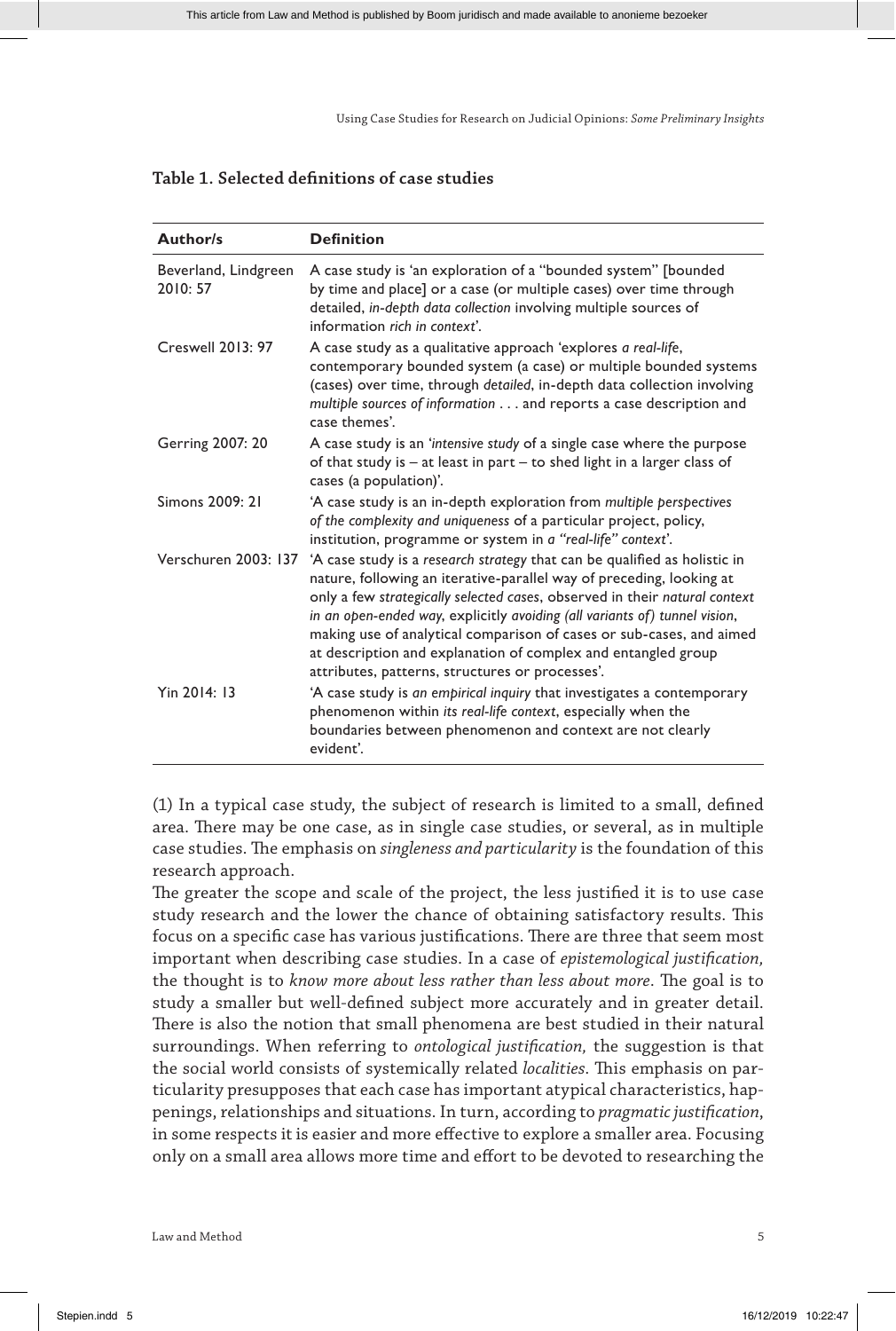subject, as well as increases the chances of ending up with results that are not oversimplified. Proponents of case studies emphasise the role of all these justifications, while advocates of intensive and interpretive case studies mainly focus on the first two. It is only for exploratory case studies that pragmatic justifications assume far more importance.

In case study research, the key issue is the choice of the case(s) to be examined. The reasons for isolating a given area as a case will vary, but they should always be clearly articulated and well justified. The literature does not provide any explicit description of what a case is or should be. Most often all that is indicated is that a case should constitute a 'bounded system'. Amongst cases, we can distinguish (see. e.g., Thomas 2011) (1) *typical cases*, where the analysis allows, for example, a contextual and detailed study of a portion of a wider population; (2) *atypical cases*, characterised by certain unique features and/or configurations, as well as a specific relation to an environment and (3) *extreme cases*, which are significantly different from other cases due to some particular and well-defined characteristics. To better understand what a case study is, it is first necessary to distinguish the object (or analytical framework) from its subject (Wieviorka 1992: 159; Thomas 2011: 512). The subject of a given case could be described as an example, an instance or a representation of what is under investigation. Next, a case study usually implies the existence of something broader (phenomenally or intellectually). The case is always a case of *something wider* – some phenomenon, problem, dilemma or approach – to which it attempts to apply a tool. That is the object (or analytical framework).

(2) A case study focuses on a small area in order for the research to be *intense, in-depth and multifaceted*. Intense means cumulative interest in a small area in the long term, including focusing on details and internal diversity. In-depth studies mean going beyond what is obvious and visible on the surface. Multifaceted is simply examining a case from different angles, using different perspectives and assumptions. With intensive and interpretive case studies, the focus is generally on comprehensive case analyses, while with exploratory case studies, the focus is commonly on the analysis of a single aspect.

(3) One of the main characteristics of a case study is to examine a given case in its *natural environment*. Case studies aim to obtain knowledge that is least distorted by prior conceptualisation and that takes due account of the role of context. The researcher, while focusing on a small area, should have direct access to observe the subject in action, in its unique context. Importantly, in case study research, the context and findings of a given case cannot be separated. The exception is with technical exploratory case studies, where the requirement for examining cases in their natural environments must be relaxed.

(4) Intensive, in-depth and multifaceted analyses require the use of *many diverse sources of information (data) and research techniques*. In a case study, the number and types of techniques should be guided by the complexity of the case being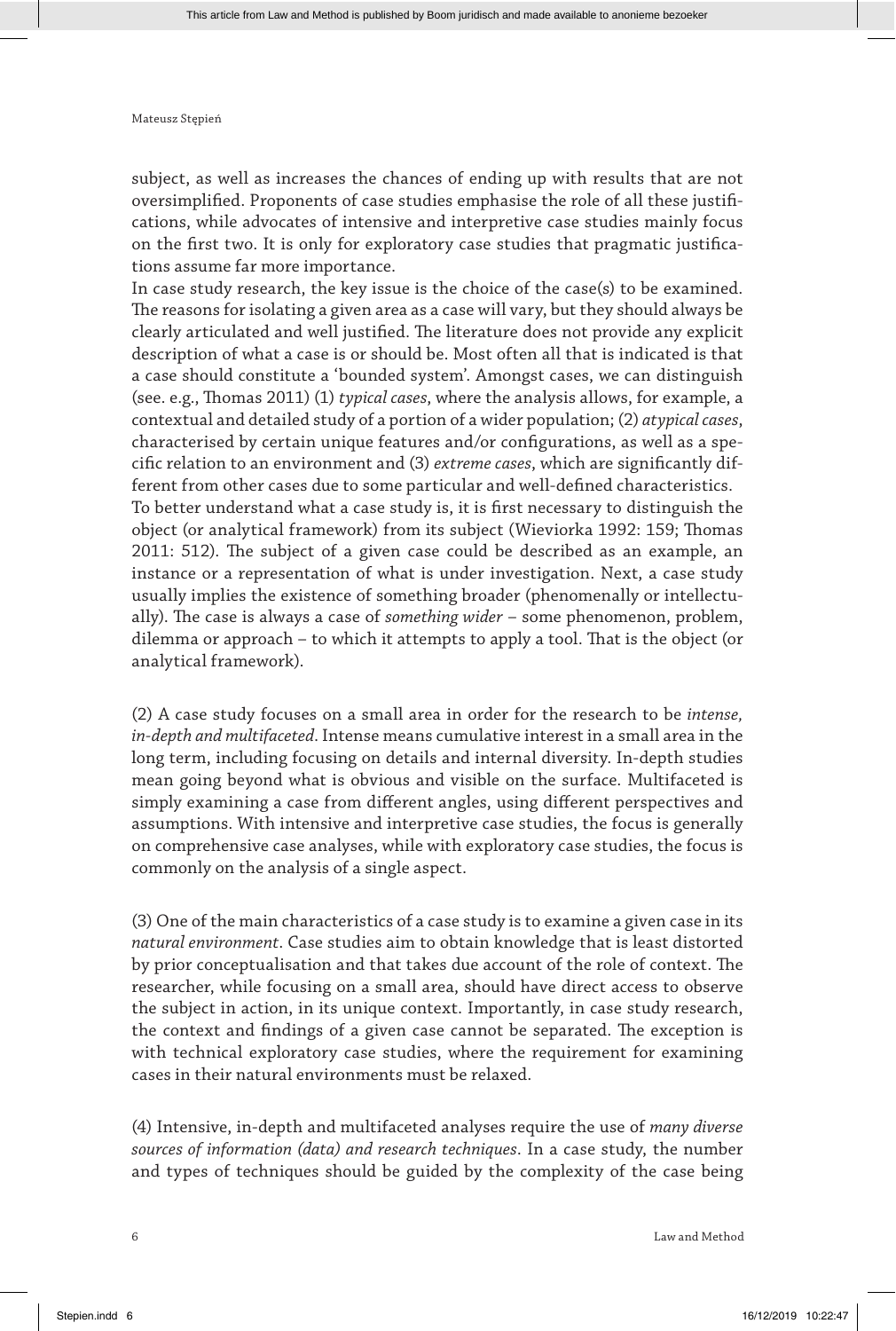studied. Each study needs to be evaluated according to its needs; there are no definitive lists. Exploratory case studies are very specific, so the use of research tools will be limited from the outset. Interpretive case studies, on the other hand, are open to the wide use of many different techniques. With intensive and interpretive case studies, qualitative techniques play an important role in capturing the context of a given case. Their use is also justified because the scope of quantitative techniques may be severely limited with small samples. However, this does not exclude using quantitative techniques within case studies. For example, in a classic, pioneering case study regarding industrialisation in the town of Muncie, Indiana, the research was based on in-depth interviews, direct observations, registers of books in library and surveys (Lynd, Lynd 1929/1956: 3).

## **4. The Main Characteristics of Judicial Opinions**

Examining the utility of using the case study methodology developed within the social sciences to examine judicial opinions calls for a deeper understanding of judicial opinions. Surprisingly, they are rarely defined, either in legal acts or in literature. In the most general terms, a judicial opinion is an official document that, in most jurisdictions, is delivered on the basis of legal provisions, is prepared by a judge(s) (most often with the assistance of clerks) and contains considerations that are directly related to the material content of the decision (the judgement). The problem is that this relation to the judgement is complex, multilayered and diverse. It often depends on many factors, including the features of a given legal culture, the functions that judicial opinions fulfil within that particular legal culture (e.g., Wells 1994) or even the personal writing style of a judge (e.g., Posner 1995). All this aside, judicial opinions can be understood as a kind of narrative created by judges. Such a narrative justifies the conducted proceeding and the decision that was made (Kahn 2017). According to J. B. White, the judicial opinion 'explains or justifies the result and, in the process, it connects the case with the cautions, the specific facts with more general concerns' (1995: 1367). In such a context, a judicial opinion is a way of framing a material decision.

In practice, judicial opinions are generally influenced by their institutional nature. Their form, content and the ways in which they were created have to be understood in this context. Many of the often ritualised elements they share are expressions of specific legal cultures, the professional socialisation of judges and the requirements of the legal institution. Moreover, judicial opinions inherit judicial authority. They are related to the exercise of power, and at the same time, form part of the legitimacy of that power (especially with regard to democratic regimes). Arguments within opinions can be targeted in varying degrees towards the parties in a case, other judges, other courts, the legal environment and/or political power holders.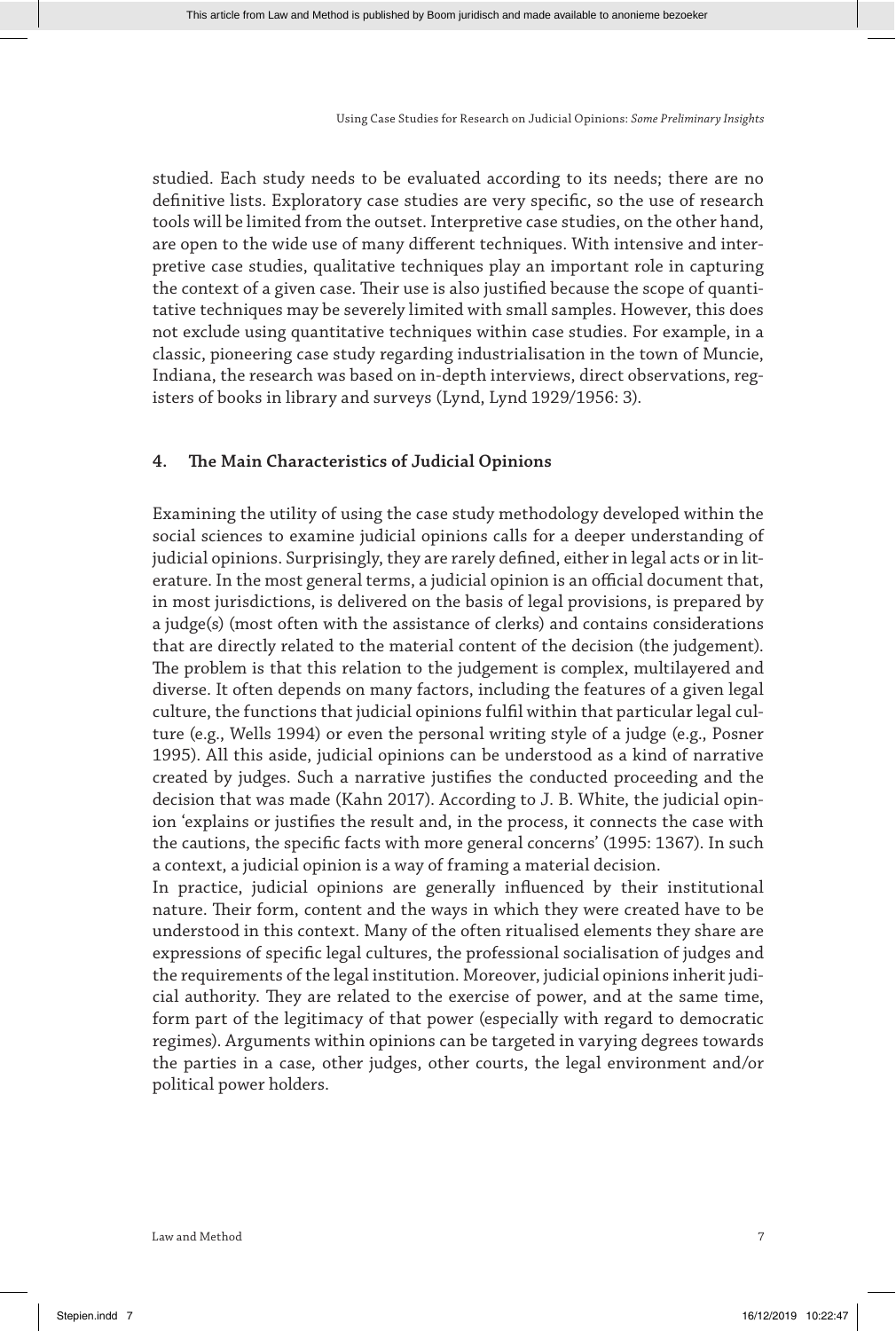## **5. Difficulties in Examining Judicial Opinions**

Before we go any further, it is worth considering the conditions and limitations in using case study research to examine judicial opinions. The most important causes of general difficulties are as follows:

(1) A judicial opinion is a type of document and so is mostly textual. Certain research techniques, such as in-depth interviews and observations, are obviously not appropriate. However, there are research advantages – the subject is fixed and stable and there are many established tools and methods available for analysing discourse, narratives and text.

(2) Judges tend to not fully express the true reasons behind their opinions (see, e.g., Cohen 2015). This phenomenon, to some extent inherent in the process of delivering judicial opinions, can lead to distortions in reporting. While in itself an important and fascinating research subject, the point to make here is that the specificity of creating judicial opinions makes them very difficult to study. The key reasons for this problem are that judges have to model their reasoning and their chosen form of a narrative within a collective decision-making process. The writing of judicial opinion is also influenced by the judge's evaluation as a decision maker as to how the opinion may be interpreted by other courts. On these grounds, a judge may choose to include selected content because it fits within accepted conventions, deliberately omitting other content that is harder to explain or justify. Moreover, judges are interested in *defending* their judicial opinions and not exposing themselves to negative consequences (e.g., disciplinary proceedings). This can lead to the aforementioned distortions. Last but not the least, there are general (existential) difficulties with articulating decisional premises by discursive, linguistic tools (see Frank 1948; see Stępień 2019). An example of this is where a judge finds it difficult to articulate problems faced when balancing principles and weighing values. More generally, C. M. Oldfather argued that writing judicial opinions might sometimes 'lead thought astray' (2008: 1286). Moreover, the highly ritualised form and content of judicial opinion can also result in a lack of judicial candor (see e.g. Fallon 2017).

(3) Judicial opinions are created *behind closed doors*. As the process is not totally transparent, it is not easy to reconstruct. It can be even further complicated in situations where a panel of judges may agree on the substance of the decision but not on the reasons, so elements of the opinion may be a compromise acceptable to the majority. Any research, including case study research, on how judicial opinions are created that goes beyond their form and content would require access to the decision makers, the clerks and the courts. In practical terms, this can generally be achieved only to a very limited extent.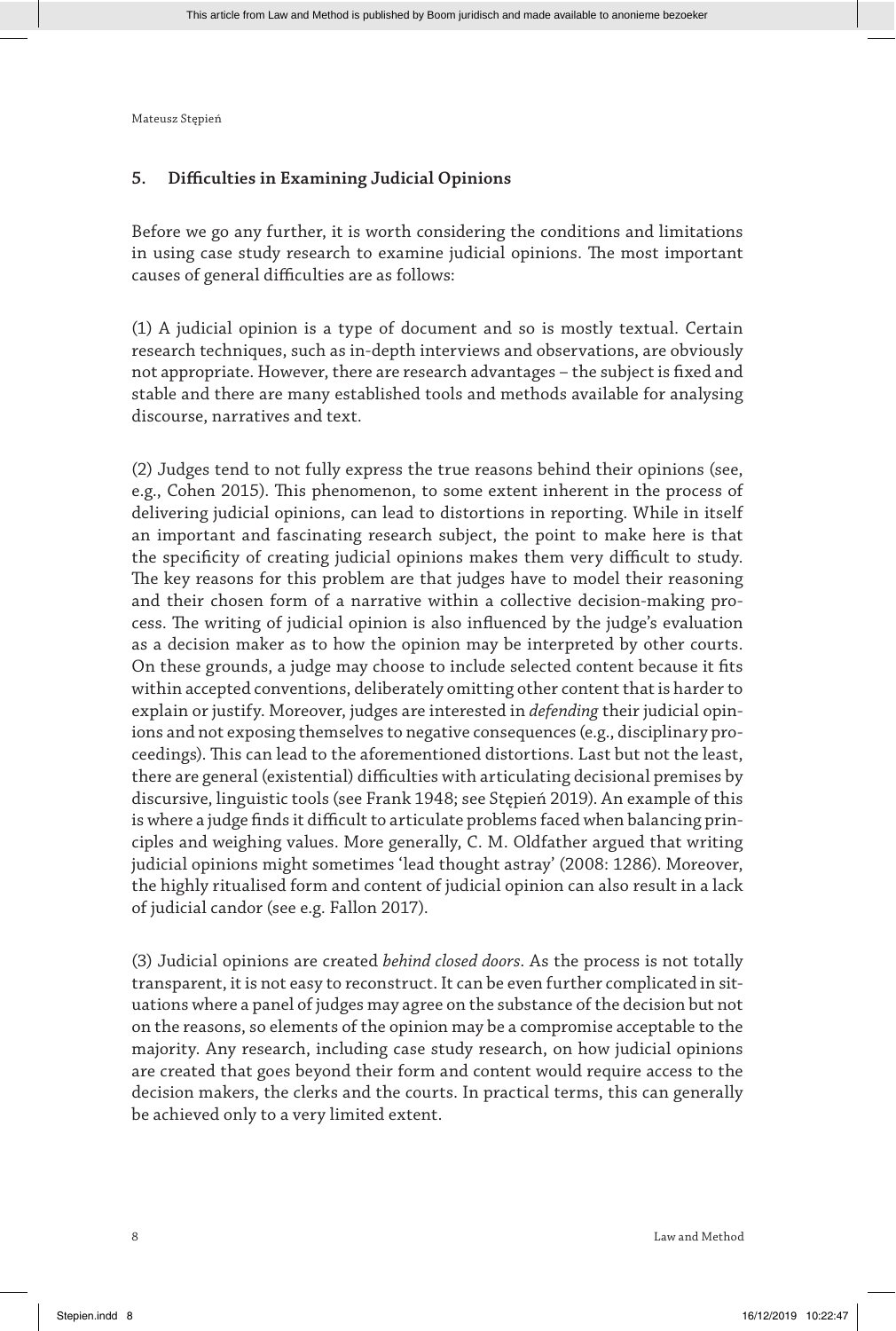## **6. Using Case Studies to Examine Judicial Opinions**

Using case study research to examine judicial opinions should take into account the specificity of both the case studies and the judicial opinions. It is important to show all the different roles that judicial opinions can *play* within case study research. The first consideration is how many (and to what extent) of the four features of case studies (see Section 3 above) can be accomplished in studies on judicial opinions. A negative response to any of these would have serious consequences when it comes to using this research perspective. It is also necessary to take into account the different types of case studies and how each of these would suit different aspects of research.

#### *Case Studies Are Not Always Needed and Applicable*

Empirical research using judicial opinions as a form of a case study should never be a default methodological choice. With some projects, case studies are not required for the successful implementation of research plans. With others, research configurations may make it impossible to successfully employ case studies to examine judicial opinions.

(1) In general, there is no need to use case studies when research questions can be answered with a purely quantitative approach. For example, issues related to the decision-making process: voting agreement, participation, coalition size, dissenting opinions or the influence of political preferences. The same applies to problems related directly to judicial opinions, such as length of legal opinions, reasoning styles, cognitive complexity of judicial opinions or citations.

Having said this, it still may be possible to use case study research in situations where quantitative techniques are generally used. For instance, a researcher interested in the cognitive complexity of judicial opinions, in a given jurisdiction or type of court, say, could use computational tools to gather qualitative data from hundreds or thousands of opinions. Of course, the issues of cognitive complexity, along with the other aforementioned problems, could also be incorporated into a broader subject, which then becomes the subject of a case study, so extending the scope of the analysis and reaching to other sources of *data*. Another approach could be to design a case study research on the cognitive complexity of judicial opinions of one or many judges (e.g., in the atypical version of a case study, and even in comparative atypical case studies), in which the requirements of this perspective will be met to a large extent. The aim of such studies would be different from that of the approaches using quantitative techniques. For example, focusing attention on a given case will allow the researcher to investigate the factors and conditions determining the (small or large) cognitive complexity of a specific judicial opinion. At a meta level, it would allow to take a fresh look at the results of research on the basis of data aggregation. It is not difficult to notice that both the approaches – based on quantitative techniques and case study research, respec-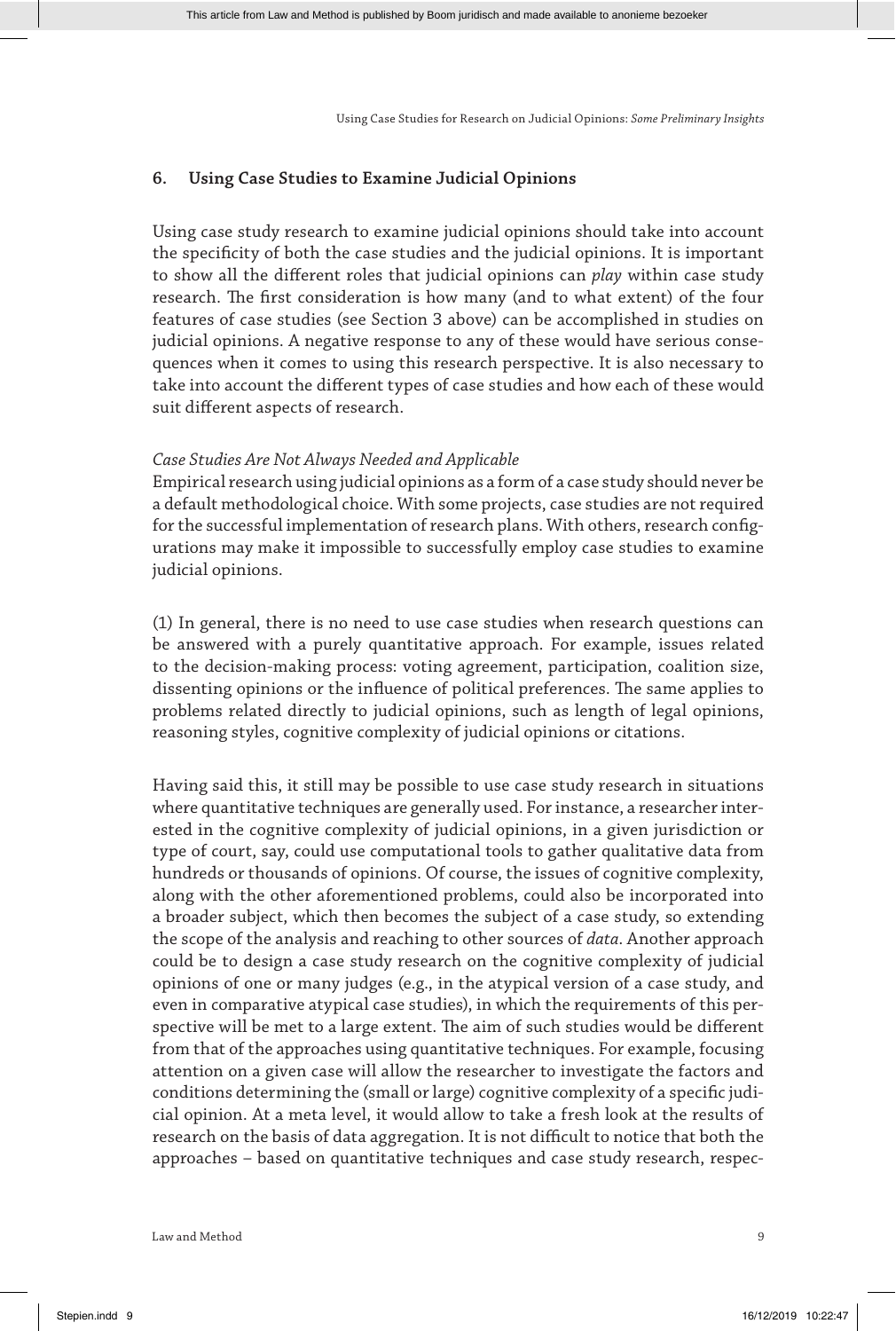tively – can be complementary. Choosing one of them depends on the general preferences, goals and adopted research objectives of the researcher.

(2) Further reflection on using case study research to examine judicial opinions requires mentioning the main features of case studies once again. It is important whether, and if so, to what extent, a research strategy with such defined goals can be applied to judicial opinions. The point here is to look at how case studies are used from the perspective of limitations (and opportunities) inherent in judicial opinions.

A. The emphasis on *particularity* in research on judicial opinions can be considered in at least two dimensions. First, it means focusing on those characteristics of judicial opinions that are difficult to capture when using only quantitative approaches (*particularity as detail*). Second, it is also important to examine how deeply a given opinion is rooted in specific conditions, a specific configuration of elements and a given background (*particularity as uniqueness or idiosyncrasy*). The attention here is on recognising the particularity of a judicial opinion in a given place and time.

It should be stressed that there are major difficulties here when examining judicial opinions. The way opinions are created, their effects on legal institutions and the entire legal system, as well as ritualisation of their forms and content, significantly reduce the possibility of using case study research due to its requirement of *particularity*.

The scale of this restriction varies depending on the type of case study considered. Focusing on a narrow area, a case may play a different role in a case study research plan. For example, supporting generalisations through particular examples, characteristic of intensive case studies, maybe a goal. In turn, employing an interpretive case study, where the particular *case* lies at the heart of inquiry, would not be easy. As documents, judicial opinions do not leave much room for such qualitative studies, unless the scope of research is extended beyond their content (wide case studies). With exploratory studies, focusing on a narrow area allows the researcher to test tools, concepts or theories. The requirement of *particularity* comes down to an accurate identification of the conditions and variables affecting their application to a specific judicial opinion. In exploratory studies, the requirement for particularity is quite easy to obtain.

As an example, consider the article of T. Bench-Capon and H. Prakken, entitled 'A Case Study of Hypothetical and Value-Based Reasoning in the US Supreme-Court cases' (2010). In fact, their work deals with applying selected AI and law tools to a few cases, in particular to a judicial opinion in the *California v. Carney* case, 471 U.S. 386 (1985). This approach is similar to an exploratory case study in its *technical* version. The whole argument is based on a demonstration of how certain tools can be used and what purpose they serve.

B. Another characteristic of a case study – to provide an intense, thorough and comprehensive analysis of a given case – can to some extent be used in research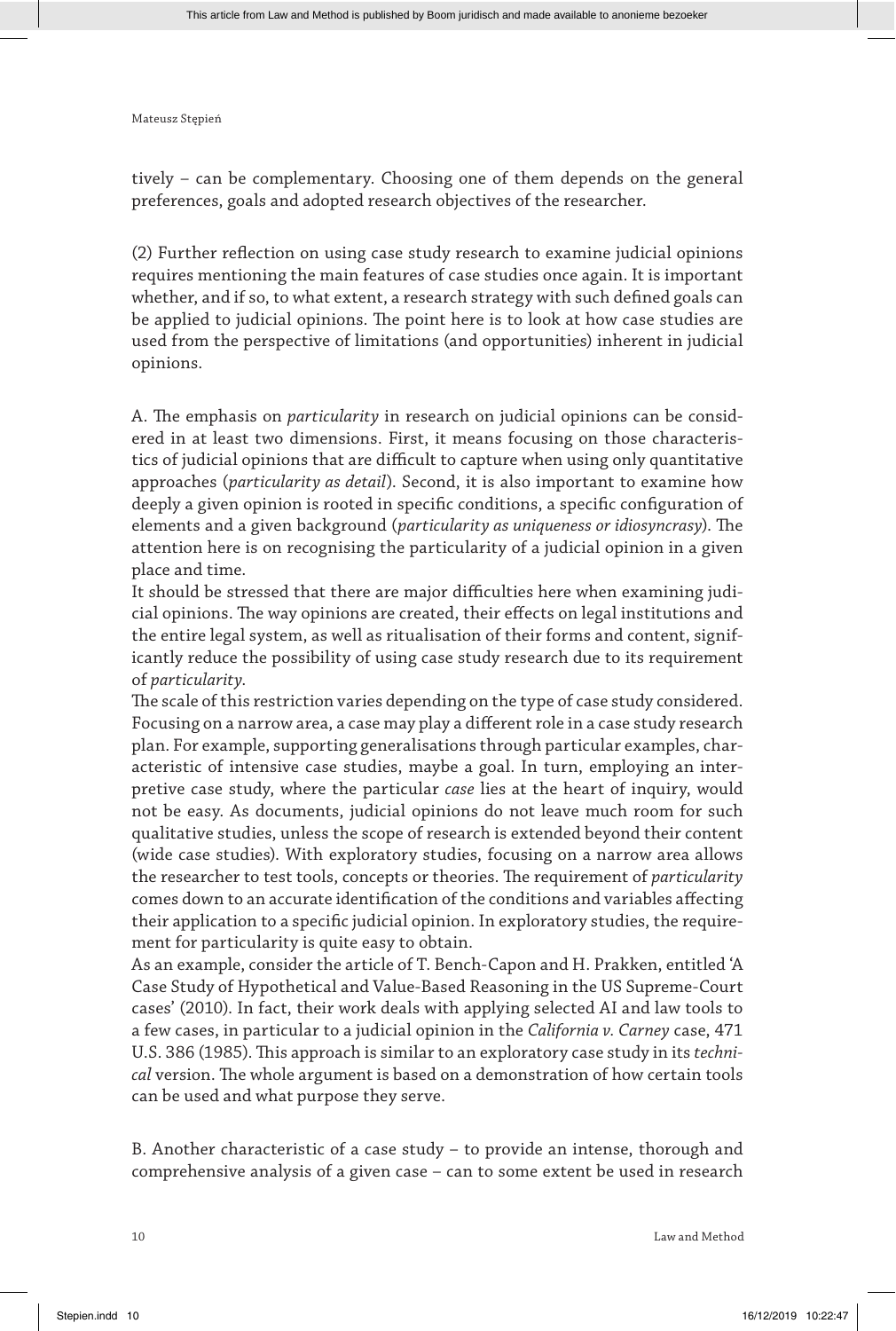on judicial opinions. Although analysing just documents limits the scope, text can be examined from different perspectives, through various *cognitive lenses*, and taking into account many of its dimensions (e.g., narrative, cultural, linguistic, rhetorical). Interpretive case studies are the most difficult to use from this perspective. Lack of guidelines and predetermined research structures are serious barriers here. Intensive case studies could be implemented, especially, where the investigation goes beyond the text of judicial opinion itself. However, due to the particularity requirement, by far, the most suitable are exploratory case studies. In the social sciences, studies in which a given case is analysed comprehensively on several levels are very common. This could also be said of case studies in the legal sciences. M. A. Nicholson's research on libel law in England (2000) conforms largely to the classical framework of the legal sciences. The paper concerns the well-known libel suit filed by McDonald's Corporation against environmental activists (*McDonald's Corporation v. Steel & Morris* [1997] EWHC QB 366). The subject of Nicholson's interest is a lawsuit, a case, not the judicial opinion associated with it. A very detailed analysis of the case, along with its context and the judicial opinion delivered in the case, occupies more than 140 pages. The considerations are very broad; they include the history of libel law, along with numerous references to previous court disputes and comparative law issues (including European law). The text also contains many references to the narrative about this case from the popular press. In Nicholson's research, we find no direct references to case studies. This is a perfect example of an intense, in-depth, comprehensive analysis of a given case. Although carried out in accordance with the traditions of the legal sciences, it meets the requirements of intensity and comprehensiveness for case studies within the social sciences.

C. The third characteristic of a case study, conducting research in its natural environment, is not generally easy to attain when examining judicial opinions. There are obvious limitations to *in situ* research of a given judicial opinion, especially when using case studies focused exclusively on judicial opinions (narrow case studies). It only becomes possible when the subject of the study goes beyond judicial opinions. Due to this criterion, it would be difficult to carry out either an intensive or an interpretive case study. Again, exploratory case studies are the easiest to implement.

Another issue that needs to be discussed is the role of context concerning judicial opinions. The *institutional context* can be initially distinguished. Judicial opinions are specific documents, created inside the legal institution and performing a role in its functioning. While it is possible to reconstruct the institutional context, this would require a broad knowledge of law and legal institutions. In contrast, the *context of existing cases* is relatively easy to access and is often explored in the legal sciences. The context of existing cases refers to all judicial opinions to which references are made (explicitly or implicitly) in a given opinion, and which enable the reader to understand the author's reasoning in such an opinion. Finally, we have the *external context* created by the social, cultural economic and political conditions that are necessary to fully understand a judicial opinion. It often serves as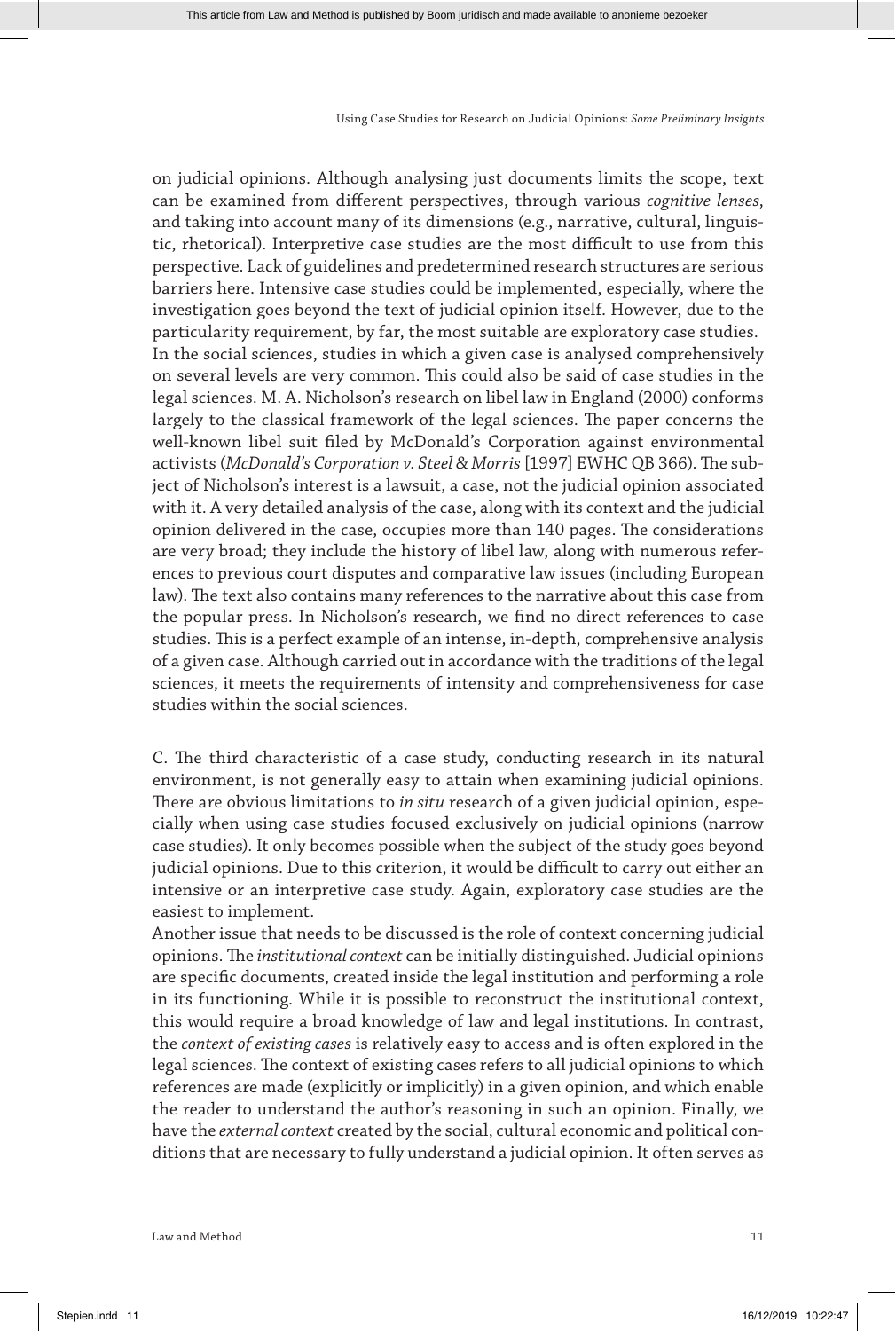tacit knowledge for those involved in the case (actors). Over time, however, access to this knowledge generally decreases. Such external context may be narrow, closely related to a given case (e.g., political pressure, the situation of the parties), or broad, regarding more general processes at a given place and time (e.g., cultural swings, public opinion). The external context of judicial opinions is available from many sources for research.

The research work of D. L. Threedy (2009) shows that emphasising the broad context of a particular case can become the very goal of research carried out within a case study perspective. Her paper describes the case of *United States v. Hatahley* 351 U.S. 173 (1956), which concerned a group of Navajos Indians. In the described case, Navajos Indians demanded compensation on the basis of the Federal Tort Claims Act in connection with 'the destruction of over one hundred horses and burros' (2009: 3). In her work, Threedy uses 'legal archeology' in order to 'to reconstruct the historical, social, and economic context of the litigation'. So shedding light upon the complex context of that particular case lies at the heart of Threedy's inquiry.

D. The final characteristic of a case study, using many sources of information (*data*) and research techniques, can be widely gained in relation to judicial opinions. Within the social sciences new qualitative tools, such as Critical Analysis, Qualitative Data Analysis and Framing Analysis, and quantitative tools, such as Content Analysis (which also can be used within the qualitative approaches; see Hall, Wright 2008) and Computational Analysis, have been developed specifically for textual studies. Access to other text analysis tools has also improved significantly in recent decades (e.g., QueryTermAnalyzer, OpenNLP, General Architecture for Text Engineering). They can all be equally used for legal studies, including research on judicial opinions.

Currently, there is a wide catalogue of sources of *data* about judicial opinions available to researchers. A great example of using non-obvious sources of *data* is the case study carried out by H. J. Knowles (2012). The subject of Knowles's interest was the famous case regarding the constitutionality of the state statute introducing minimum wages in Washington State, culminating in a precedent ruling – *West Coast Hotel Co. v. Parrish*, 300 U.S. 379 (1937). The aim of the study was to look more closely at the plaintiff in this case, Elsie Parrish, and to reconstruct how the whole case was seen by the inhabitants of Washington D.C. Thus, the *external* context of the case was examined along with judicial opinion. The work compares narratives from the judicial opinion with those from the media. In her research, Knowles uses the 'local newspaper, the original court documents, and the information provided by the West Coast Hotel Company'. Note the diverse range of sources, which go far beyond the analysis of the content of the opinion. It should be emphasised that the material Knowles used for her research was applicable even though many years had passed since the case took place in 1937. Although the research techniques developed in the social sciences were not applied methodically for this research, it is difficult to disregard Knowles's effort to be consistent with the *spirit* of case studies.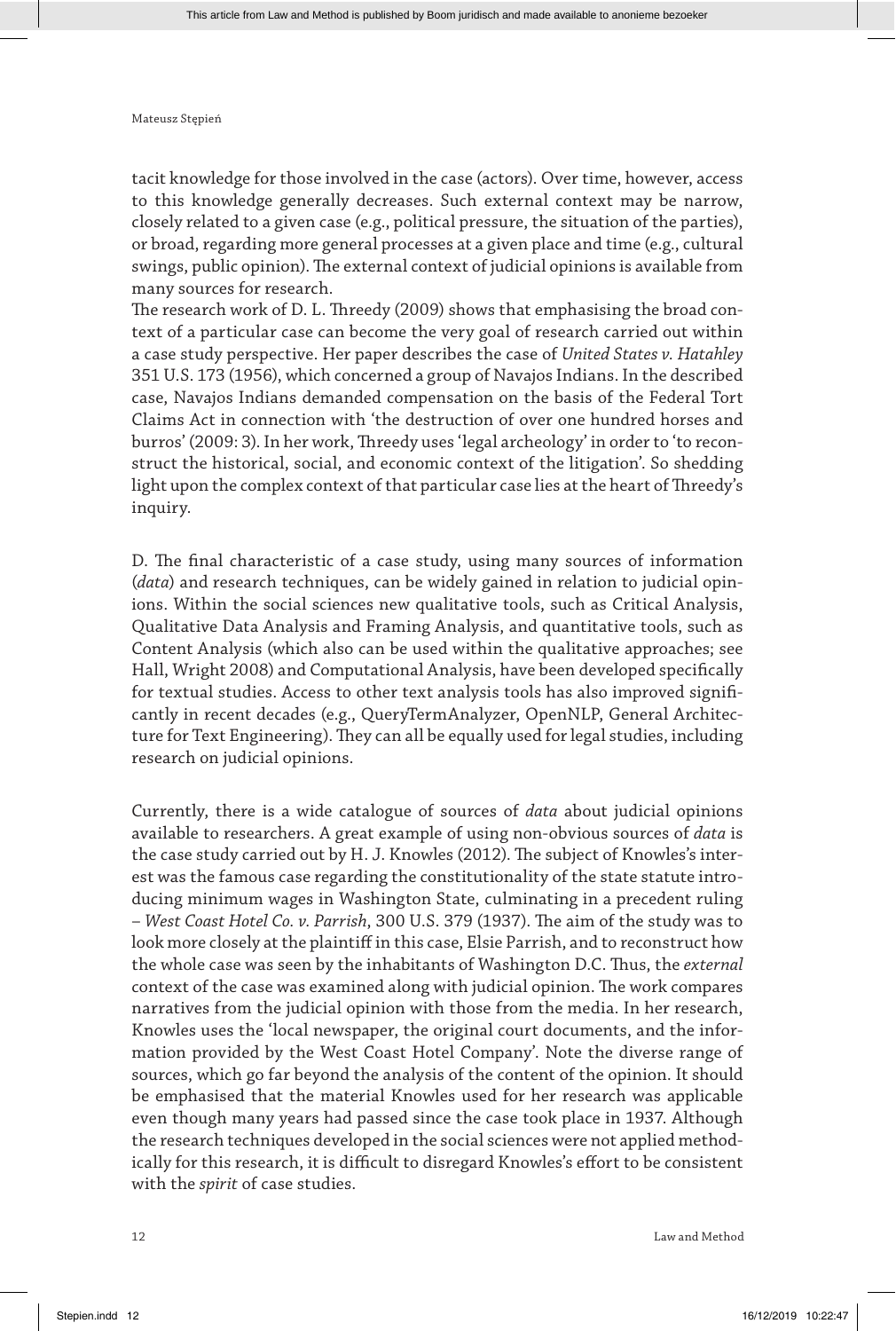## **7. The Subject and Analytical Framework of Case Studies**

By carrying out a case study, judicial opinions can be subjected to various research configurations. There are case studies in which judicial opinions are analysed, but the examined case is not directly a judicial opinion. It may be, for example, the judge, or a particular court, lawsuit or dispute. However, such examples are generally marginalised in literature. The reason for this: every judicial opinion is considered a separate document, and so, by definition, is a closed whole. Consequently, it is determined to be a case in itself when considered for case study research.

It can be stated that there are four basic research models that could be applied to judicial opinions (see Table 2). Through the use of the subject (narrow or wide) and the analytical framework (covers only judicial opinions or goes beyond judicial opinions), it can be determined how the different case study research models could fit with different types of research on judicial opinions.

|                         | <b>Analytical framework of</b><br>case study covers only<br>judicial opinion | Analytical framework of<br>case study goes beyond<br>judicial opinion |
|-------------------------|------------------------------------------------------------------------------|-----------------------------------------------------------------------|
| The subject of a case   | Model I                                                                      | Model 2                                                               |
| study applies only to a | Narrow case studies on                                                       | Narrow case studies going                                             |
| judicial opinion        | judicial opinions                                                            | beyond judicial opinions                                              |
| The subject of a case   | Model 3                                                                      | Model 4                                                               |
| study goes beyond a     | Wide case studies on judicial                                                | Wide case studies going                                               |
| judicial opinion        | opinions                                                                     | beyond judicial opinions                                              |

### **Table 2. Four research models**

(1) In the first model, both the subject and the analytical framework apply only to judicial opinions. In such *narrow studies on judicial opinions*, all the research is carried out on documents. In general, intensive and interpretive case studies, where the subject does not go beyond the content of a judicial opinion, are difficult to carry out. Exploratory case studies are the most suitable for this model, both in their *technical* and *cognitive* versions, because they do not require diverse *data* collection and allow the researcher to focus on one selected aspect of a given case. Note that a narrow case study on judicial opinions is the closest to research practice developed in the legal sciences. But, in most instances, such endeavours do not meet all the aforementioned characteristics of the case study research developed in the social sciences.

There are some *legal* case studies developed alongside the social sciences that share some of their characteristics of this model. A perfect example is a study by C. Rountree (2001) concerning the 'strategic representation of motives' in *Korematsu v. U.S.*, 323 U.S. 214 (1944), which allowed the U.S. government to put Japanese Americans in internment camps during World War II. Although the term *case*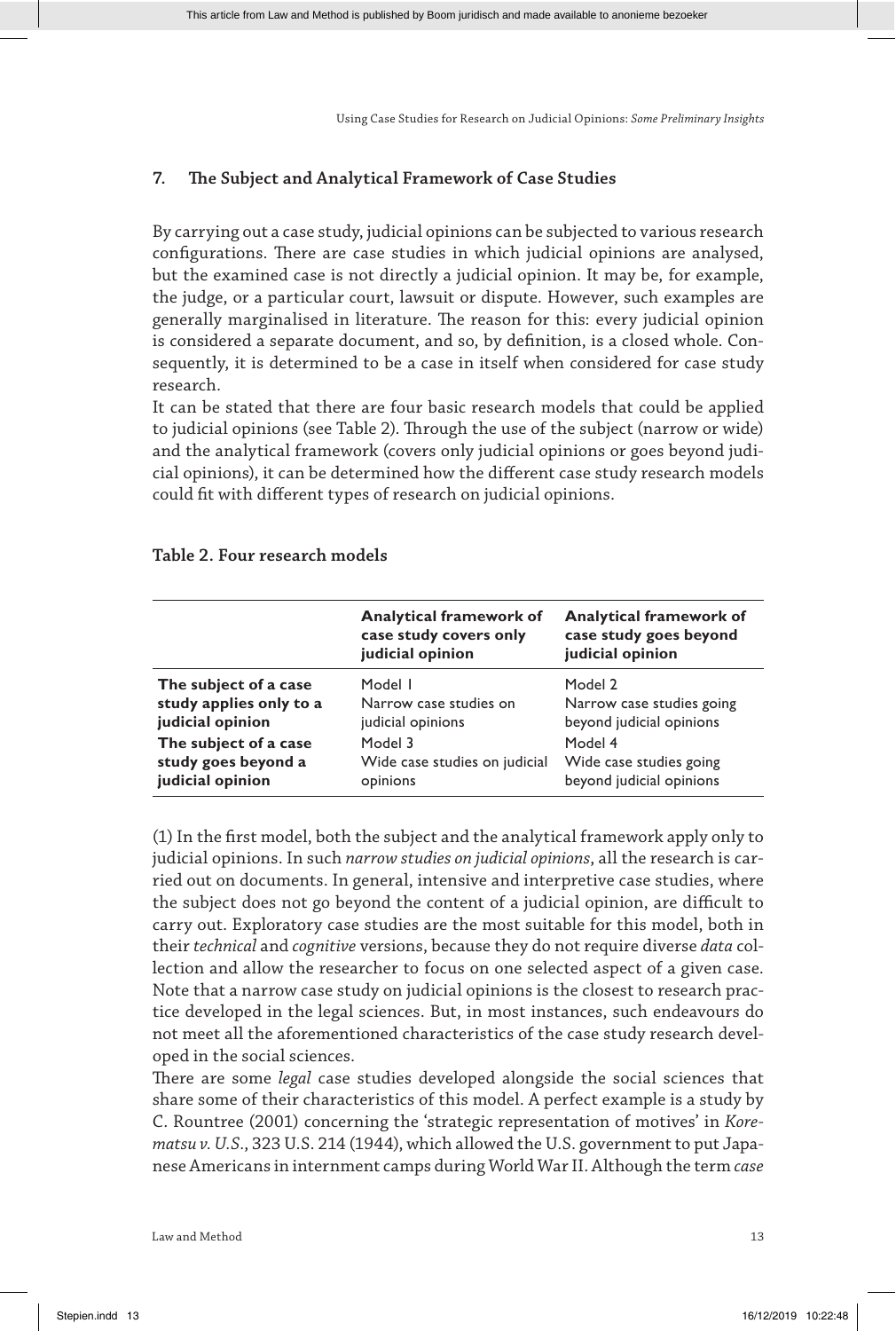*study* does not appear in the title or in the text, it has many characteristics of a case study. Rountree analysed both the majority opinion and dissenting opinions in the Korematsu case. The analytical framework is how the relationship between the actors (Japanese Americans) and the scene (America at war) was dealt with in the judicial opinions, and Korematsu was the subject of this case study. Korematsu is seen as an extreme example of where *the scene displaces the actors*. Rountree used a series of soft analyses well practiced in the legal sciences (analysis of previous cases, critical analysis of the literature, reconstruction of the historical background) but complemented by interpretations using Kenneth Burke's literary theory tools. In many ways, his research is a model example of a specific *legal* case study, although it shares some characteristics with narrow case study research on a judicial opinion. It resembles a *cognitive* version of an exploratory case study, where a single concept (i.e., Burke's pentagram) is assigned to the studied case, while taking into account a wide context and many dimensions.

(2) In the second model, *a narrow case study going beyond judicial opinion*, the research deals with judicial opinions but its aim is to find out something about wider phenomena. Without a doubt, judicial opinions contain valuable knowledge about the legal system because they are functionally linked to other elements of the process of applying law. They play an important role in the decision-making process, shaping social consciousness and court communication. Following on from this, it is easy to see how judicial opinions can act as a source of knowledge on wider aspects. However, while there are many ways to learn from judicial opinions, it would be very difficult to design a study that met the requirements of either intensive or interpretive case studies. Exploratory case studies in their *technical* version seem best to fit this model.

H. T. Greely's study 'Quantitative Analysis of a Judicial Career: A Case Study of John John Minor Wisdom' (1996) to some extent fits within the framework of this model. The analytical framework is a judicial career, so ideally we could reformulate the title to something like 'Judge John Minor Wisdom: A Case Study of a Judicial Career' in order to fit with our schema of case studies. With such a specific subject and analytical framework, this research would be very close to meeting the criteria of a case study research. The study was based on a statistical analysis of over 1,400 Wisdom's opinions, looking at use of separate opinions, their length and the use of footnotes and citations to Judge Wisdom's own opinions. Thus, it seems that we are dealing with a case study in which judicial opinions are the sole subject of research, but where the analytical framework extends beyond their content (it concerns a judge's career). After reading the paper, it is obvious that the author had something more in his in mind. At the end of the text, Greely clearly indicates that his goal was to make 'a preliminary assessment of the usefulness of these kinds of research techniques' (1996: 101). Thus, a case study of all Judge Wisdom's judicial opinions was designed to learn more about the research tool. It was thought as a test of usefulness of methodological tools. Viewed this way, Greely was very close to carrying out an exploratory case study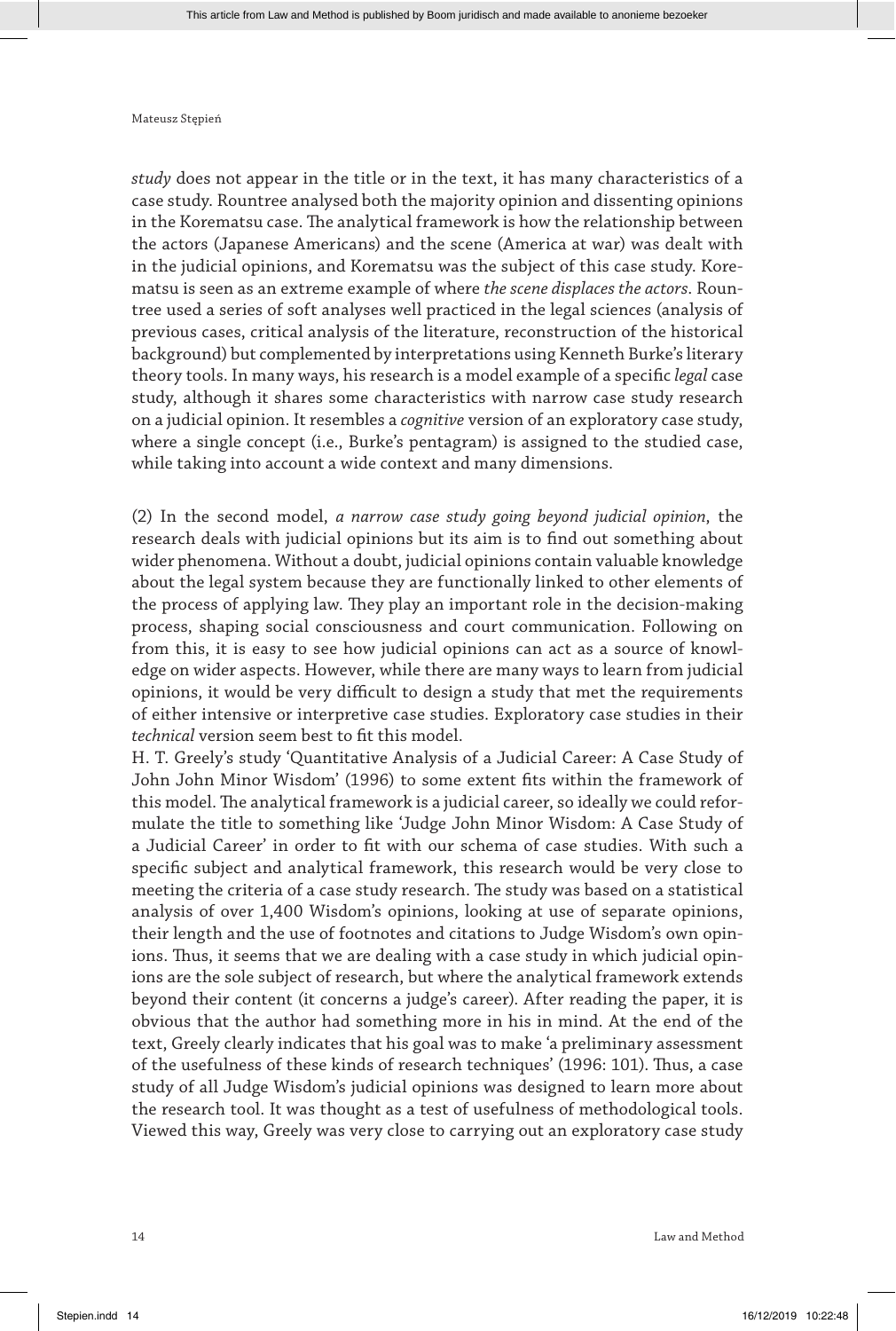in its *technical* version (where *in situ* and multifaceted analyses and taking into account the context are not strict requirements).

(3) Here the subject of a case study extends beyond judicial opinions, but the analytical framework applies only to them (*wide case studies on judicial opinions*). This model has most to offer in terms of conducting research aimed at increasing our understanding of the characteristics of judicial opinions. It has the potential to reveal new findings as it is best suited for pioneering research on judicial opinions. By extending the research subject, a more thorough understanding of judicial opinions may result. It is possible to use intensive case studies here, where the research question is wide. To some extent, interpretive case studies may be used, although there are significant difficulties in accessing sources other than judicial opinions. The use of new text analysis tools creates new possibilities, as do other research techniques like in-depth interviews, biographical studies, passive observation, case file analysis, press analysis and experimental research.

For example, an extremely important and interesting topic in the study of judicial opinions is ghostwriting, or the contribution of clerks in creating judicial opinions. This phenomenon can be examined using quantitative techniques. In order to recognise this issue more accurately when using case studies, a given case has to be examined – it may be a specific opinion (Knowles 2009) or the opinions of a single judge (see Bodwin et al. 2013). However, using the wide model of case studies on judicial opinions enables the research to extend beyond the content of a given opinion(s). A great research tool in ghostwriting studies are interviews with the judges, clerks and other staff. Materials such as diaries, journals and letters may also be available in some instances, although they will generally be hard to access.

To some extent, attempts at using the wide model of case studies on judicial opinions were made by K. Bodwin et al. (2013). The title of their paper suggests that it is 'a case study of Judge Easterbrook'. However, the analytical framework of their work is the authorship of judicial opinions and the issue of using clerks to write them. The case examined comprises the opinions of U.S. federal court judge Frank Easterbrook, selected due to his reputation for writing most of his opinions by himself, with only limited participation by the clerks. Brown, Rosenthal and Yoon conducted quantitative research on a large sample of Judge Easterbrook's opinions, alongside quasi-qualitative research, talking with the judge and his clerks. By going beyond the content of judicial opinions, the researchers were able to make new findings regarding the authorship of judicial opinions.

(4) In the last model, the subject of a case study goes beyond judicial opinions and the analytical framework does not apply directly to them (*wide case studies going beyond judicial opinions*). Here, judicial opinions are only an element relevant to the chosen case (which could be a court, a judge, a case or a legal culture). To better illustrate this, we could construct our research to try and answer any of the following questions. How does the court ensure legitimacy of its decisions? How does the court communicate with citizens? What kind of impact does public opin-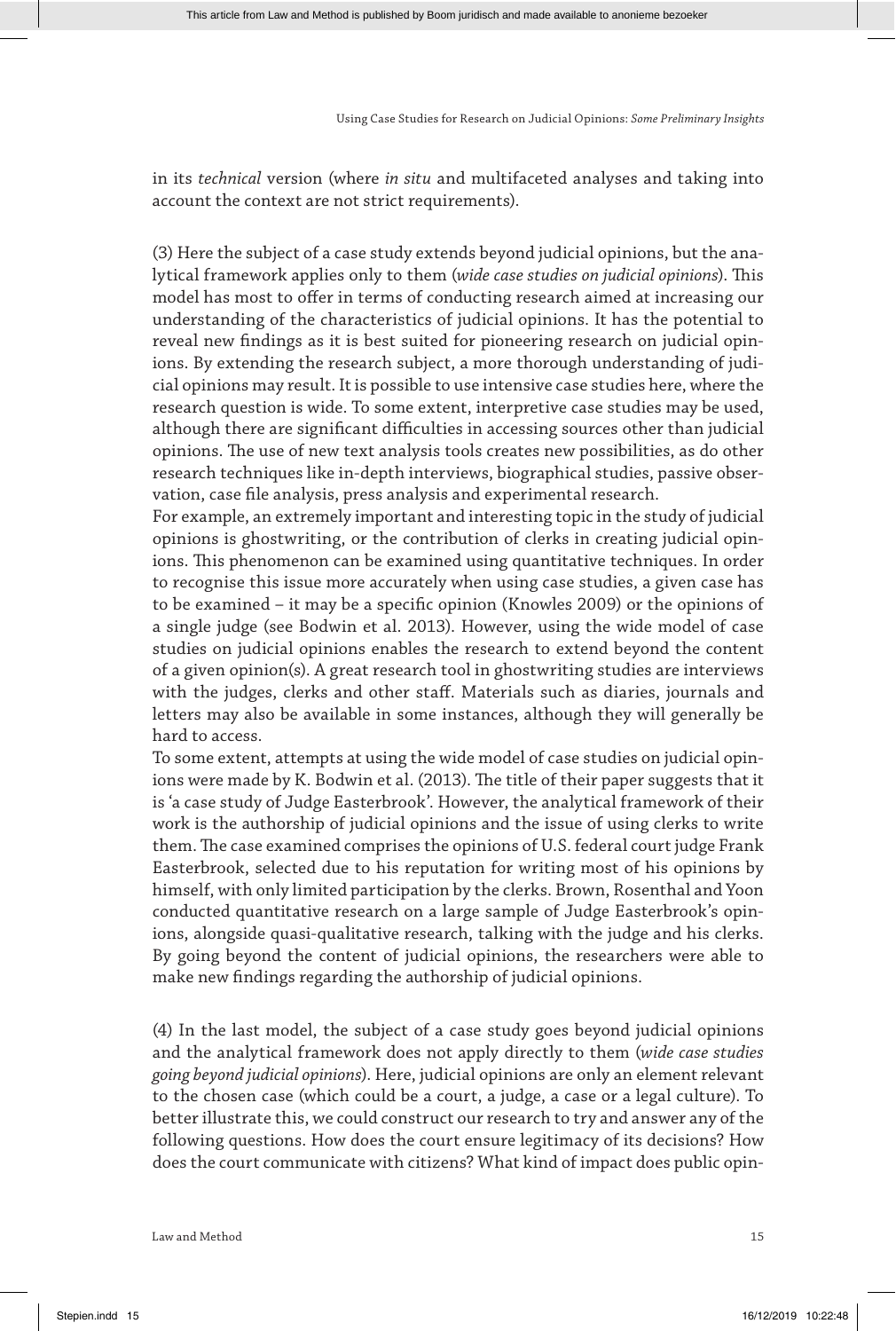ion have on the case? What is the role of clerks in the decision-making process? All of these issues probably require research on judicial opinions, but they also require studies of other objects. Judicial opinions have a great potential of being used within this model. The possibilities for carrying out this type of research are huge. Any of the aforementioned three types of case study research (inclusive, interpretative, exploratory) could be utilised within this model. Note that, because in this research configuration judicial opinions are not the only source of data, numerous research limitations related to the nature of judicial opinions are minimised.

A vivid illustration of such a research strategy in the legal sciences is the work of S. N. Katz on 'the best interests from the child doctrine' (1966). Although the author does not explain how he understands the case study mentioned in the title, it is possible to find some elements of a case study approach here. The case of teenage Laura is widely discussed here, showing numerous problems related to the activities of the institution and the functioning of the child legal doctrine. This case was explicitly described as typical. The analysis is comprehensive – it concerns the activities of one of the care agencies, the impact of different state institutions and the first and second instance judicial processes. A large part of the reflections focuses on judicial opinions related to legal custody over Laura. In this study, the legal doctrine was shown in *action*. The case of Laura was an illustration of the problems and the starting point for a normative proposal regarding the application of this doctrine. In Katz's studies, judicial opinions are an important part of reflection, but not the only one. It is not about generating knowledge about judicial opinions, but about emphasising the problems related to the application of the 'doctrine of the best interest of the child' in courts. In this way Katz's analyses are a perfect example of wide case studies going beyond judicial opinions.

## **8. Conclusion**

In the Introduction, we asked whether case study research can be fruitfully used to examine judicial opinions. The answer is undoubtedly positive, although with many serious and far-reaching reservations. Case studies can bring new, non-trivial threads to the research methodology on judicial opinions. But this does not mean that they are an obvious or default methodological choice. Nor does it mean that such research is easy to apply because every judicial opinion (or the case that it is a part of) immediately becomes the subject of a case study research in itself. A case study is often not an appropriate method to answer many research questions concerning judicial opinions.

A researcher considering the use of a case study to examine judicial opinions must remember that there are three distinct types of case studies and there is no one solution to fit all cases. The specificity of judicial opinions also limits the use of case study research. Some general guidelines for choosing the adequate type of case study might be stressed. Intensive case studies can only be used in situations where they are a part of some wider research. It is, therefore, necessary to formulate a general research question to place judicial opinions within the context of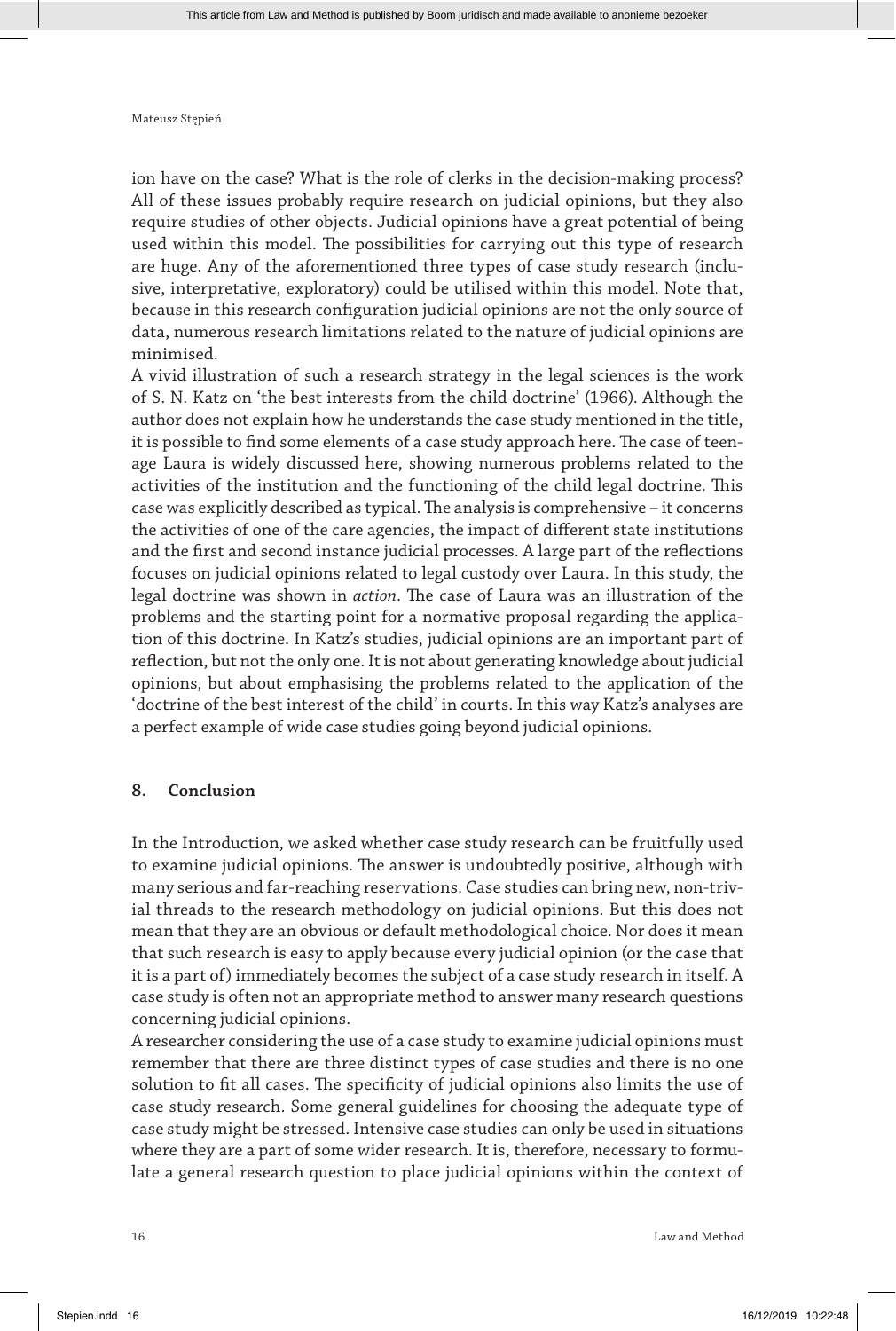functioning institutions. This is because of the inherent limitations of in-depth, comprehensive and based on a wide variety of sources analysis of judicial opinions (see Section 5). Next, as was mentioned, the hallmark of interpretive case studies is distrust towards the theory-driven, highly structuralized type of research. The ideal is to be free of any assumptions and conceptual schemata. There are some important limitations of studying judicial opinions in such a way. Thus, interpretive case studies offer limited possibilities and only make sense where research involves an area wider than just judicial opinions. Exploratory case studies correspond most closely to the specifics of judicial opinions and can be widely applied to their research. Such projects will be characterised by their narrow research area and very structured research. That approach seems to be more fruitful when applied to study judicial opinions mainly because of the low range of research techniques considered and clear boundaries of the research.

In summation, judicial opinions can take different roles and occupy different places within a case study research. The four aforementioned models, based on the differences between the object and the analytical framework, allow the researcher to find the right place for them within their research perspective. Making this distinction allows the research to be better organised.

A number of research examples presented within this article have some hallmarks of a case study research. In general, these authors did not articulate their methodological assumptions or justify the choice of a given case study type. Only certain aspects of case study research were explored, and only some ways to collect *data* were used. Despite those deficiencies, the research examples, to some extent, share the basic characteristics of case studies. Against this background, the development of legal case study research has been rather undisciplined and haphazard. Adopting the methodological rigour used in the social sciences seems to be the way to advance its use as a legal research tool.

Authors who state that they are using a case study approach should adopt a set of established criteria for a case study research. So-called naive case studies, those that fail to meet the criteria, arise largely due to lack of methodological awareness, the intuitive nature of naive case studies (which makes it easy to define research as *case study*) or the tradition shaped in the legal sciences. The legal examples quoted in this article are reverse cases, where research on judicial opinions was carried out without any reference to this approach (case studies *de facto*), although many or all of the characteristics of professional case studies are present.

#### **References**

Argyrou, Aikaterini (2017) Making the Case for Case Studies in Empirical Legal Research. *Utrecht Law Review* 3: 95-113.

- Bartlett, Lesley & Frances Vavrus (2017) *Rethinking Case Study Research: A Comparative Approach*. New York: Routledge.
- Bench-Capon, Trevor & Henry Prakken (2010) A Case Study of Hypothetical and Value-based Reasoning in the US Supreme-Court Cases. In Governatori, G. (ed.) *Proceed-*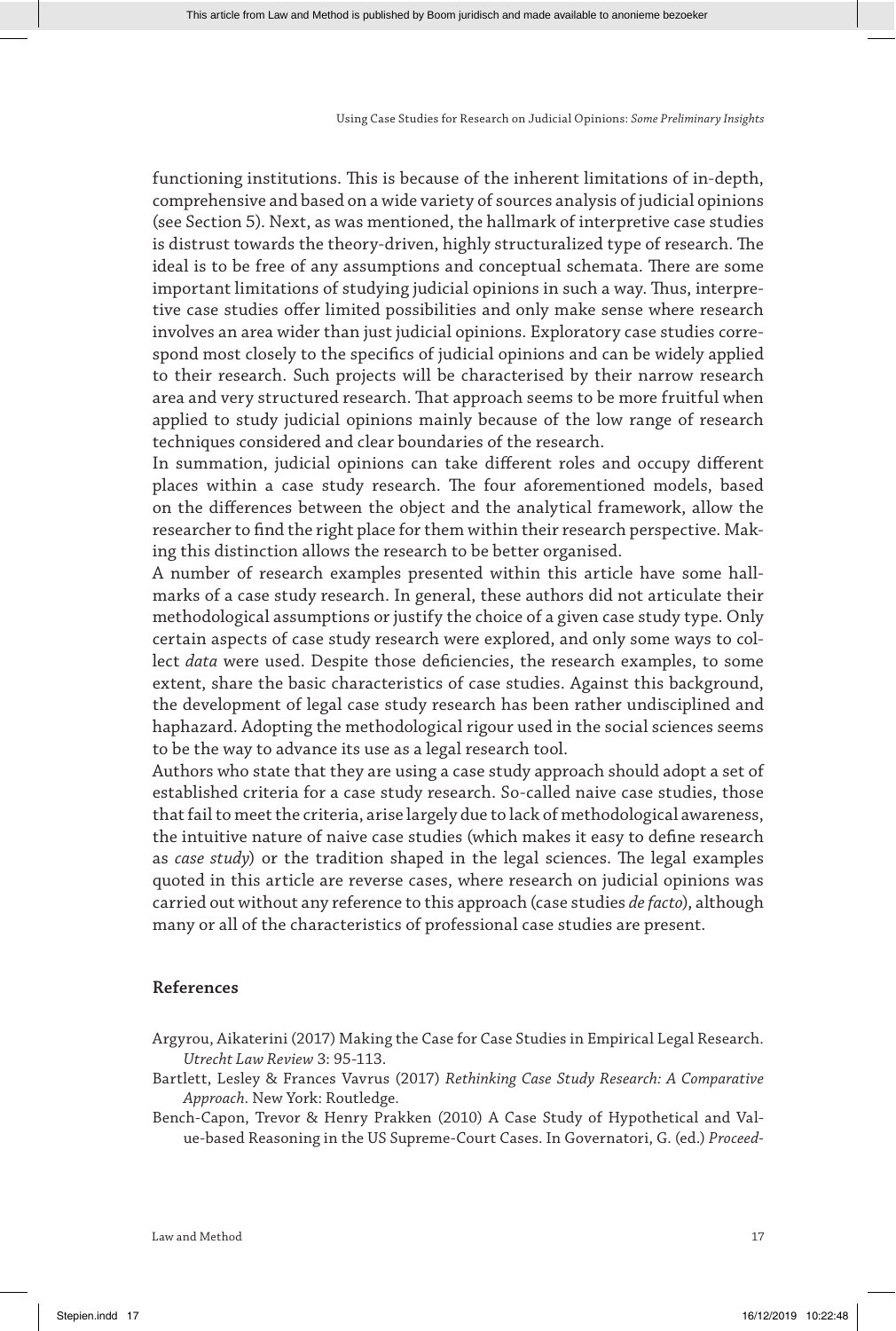*ings of the 2009 Conference on Legal Knowledge and Information Systems: JURIX 2009.*  Amsterdam: IOS Press, pp. 11-20.

- Beverland, Michael B. & Adam Lindgreen (2010) What Makes a Good Case Study? A Positivist Review of Qualitative Case Research Published in Industrial Marketing Management, 1971–2006. *Industrial Marketing Management* 39: 56-63.
- Bodwin, Kelly, et al. (2013) A Statistical Approach to Judicial Authorship: A Case Study of Judge Easterbrook. *Advances and Applications in Statistics* 38: 123-148.
- Cohen, Mathilde (2015) When Judges Have Reasons Not to Give Reasons: A Comparative Law Approach. *Washington and Lee Law Review* 72: 483-571.
- Creswell, John, W. (2003) *Research Design: Qualitative, Quantitative and Mixed Methods Approaches (2nd ed.)*. Thousand Oaks, CA: SAGE Publications, Inc.
- Creswell, John W. (2013) *Qualitative Inquiry & Research Design: Choosing Among the Five Approaches*. Thousand Oaks, CA: Sage Publications, Inc.
- Dhar, Upinder & Santosh Dhar (2018) The Case Method in Legal Education. *Asian Journal of Legal Education* 1: 76-87.
- Epstein, Lee & Andrew D. Martin (2014) *An Introduction to Empirical Legal Research.* Oxford: Oxford University Press.
- Fallon, Richard H. (2017) A Theory of Judicial Candor. *Columbia Law Review* 117: 2265- 2318.
- Flyvbjerg, Bent (2006) Five Misunderstandings About Case-Study Research. *Qualitative Inquiry* 12: 219-245.
- Frank, Jerome (1948) Say It With Music. *Harvard Law Review* 61: 921-957.
- Gerring, John (2007) *Case Study Research. Principles and Practices*. Cambridge: Cambridge University Press.
- Greely, Henry T. (1996) Quantitative Analysis of a Judicial Career: A Case Study of Judge John Minor Wisdom. *Washington and Lee Law Review* 53: 133-150.
- Hall, Mark A. & Ronald F. Wright (2008) Systematic Content Analysis of Judicial Opinions. *California Law Review* 96: 63-122.
- Kahn, Paul W. (2017) *Making the Case: The Art of the Judicial Opinion*. New Haven, CT: Yale University Press.
- Katz, Sanford N. (1966) Foster Parents Versus Agencies: A Case Study in the Judicial Application of 'The Best Interests of the Child' Doctrine. *Michigan Law Review* 65: 145-170.
- Knowles, Helen J. (2009) Clerkish Control of Recent Supreme Court Opinions? A Case Study of Justice Kennedy's Opinion in Gonzales v. Carhart. *Georgetown Journal of Gender and the Law* 10: 63-86.

Knowles, Helen J. (2012) Omak's Minimum Pay Law Joan D'Arc: Telling the Local Story of West Coast Hotel v. Parrish (1937). *Journal of Supreme Court History* 37: 283-304.

Leeuw, Fras & Hans Schmeets (2016) *Empirical Legal Research: A Guidance for Lawyers, Legislators and Regulators.* Cheltenham, UK: Edward Elgar Publishing Limited.

- Lynd, Robert S. & Hellen M. Lynd (1929/1956) *Middletown: A Study in Modern American Culture.* San Diego: Harcourt Brace Jovanovich.
- Miller, Lisa L. (2018) The Use of Case Studies in Law and Social Science Research. *Annual Review of Law and Social Science* 14: 381-396.
- Mushkat, Roda (2017) On the Case Study Method in International Legal Research. *Journal for Juridical Science* 2: 143-182.
- Nicholson, Marlene A. (2000) Mclibel: A Case Study in English Defamation Law. *Wisconsin International Law Journal* 18: 1-144.
- Oldfather, Chad M. (2008) Writing, Cognition, and the Nature of the Judicial Function. *Georgetown Law Journal* 96: 1283-1317.
- Posner, Richard A. (1995) Judges' Writing Styles (And Do They Matter?). *University of Chicago Law Review* 62: 1421-1451.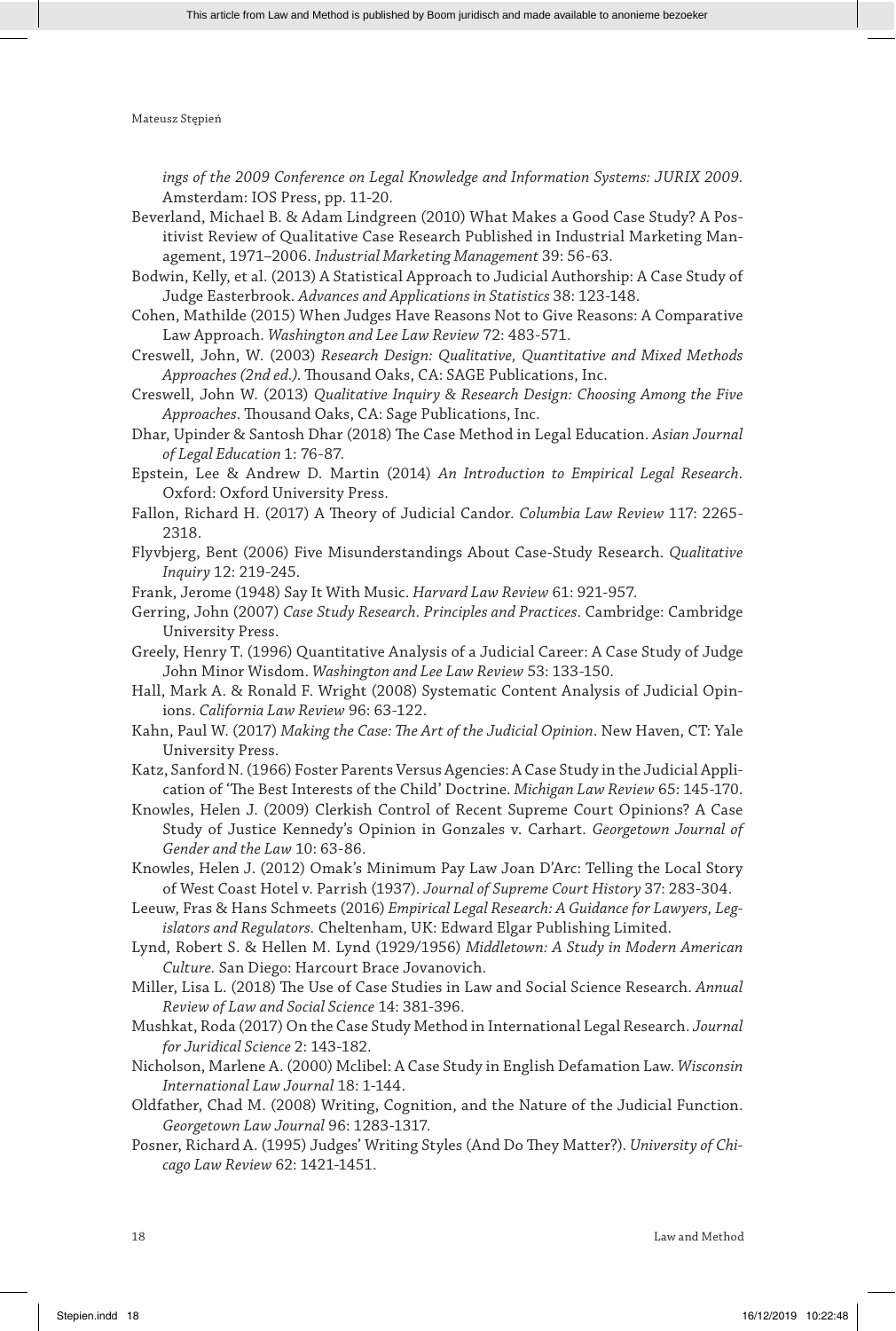Rountree, Clarke (2001) Instantiating "the law" and its Dissents in Korematsu v. United States: A Dramatistic Analysis of Judicial Discourse. *Quarterly Journal of Speech* 87: 1-24.

Simons, Helen (2009) *Case Study Research in Practice*. London: Sage.

- Stake, Robert E. (1994) Case Studies. In Denzin, N. K. & Yvonna S. Lincoln (eds.) *Handbook of Qualitative Research.* Thousand Oaks: Sage, pp. 236-247.
- Stępień, Mateusz (2019) Say it with Images: Drawing on Jerome Frank's Ideas on Judicial Decision Making. *International Journal for the Semiotics of Law* 32(2): 321-334.
- Threedy, Debora (2009) United States v. Hatahley: A Legal Archaeology Case Study in Law and Racial Conflict. *American Indian Law Review* 34: 1-75.
- Thomas, Gary (2011) A Typology for the Case Study in Social Science Following a Review of Definition. *Discourse and Structure. Qualitative Inquiry* 17: 511-521.
- Webley, Lisa (2016) Stumbling Blocks in Empirical Legal Research: Case Study Research. *Law and Method* 3: 1-21.
- Wells, Michael (1994) French and American Judicial Opinions. *Yale Journal of International Law* 19: 81-133.
- White, James B. (1995) What's an Opinion For. *University of Chicago Law Review* 62: 1363- 1369.
- Wieviorka, Michel (1992) Case Studies: History or Sociology? In Ragin, Ch. C. & Howard S Becker (eds.) *What is a Case? Exploring the Foundations of Social Inquiry*. Cambridge: Cambridge University Press, pp. 159-172.
- Verschuren, Piet (2003) Case Study as a Research Strategy: Some Ambiguities and Opportunities. *International Journal of Social Research Methodology* 6: 121-139.
- Yin, Robert K. (2014) *Case Study Research Design and Methods (5th ed.).* Thousand Oaks, CA: Sage Publications, Inc.

#### **Cases cited**

United Kingdom

*McDonald's Corporation v. Steel & Morris* [1997] EWHC QB 366 United States *California v. Carney* case, 471 U.S. 386 (1985) *United States v. Hatahley* 351 U.S. 173 (1956) *West Coast Hotel Co. v. Parrish*, 300 U.S. 379 (1937)